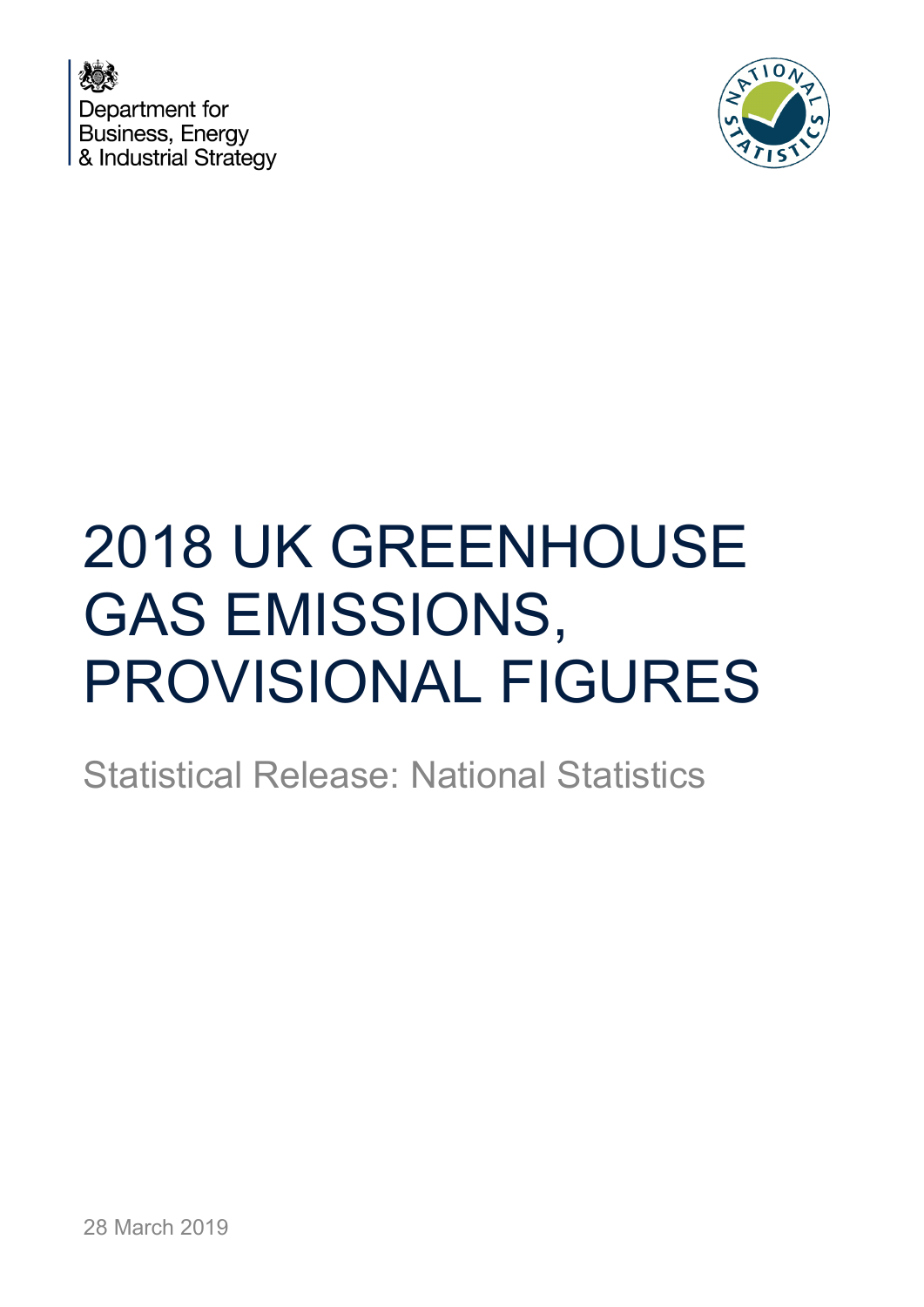

© Crown copyright 2019

This publication is licensed under the terms of the Open Government Licence v3.0 except where otherwise stated. To view this licence, visit [nationalarchives.gov.uk/doc/open-government-licence/version/3](http://nationalarchives.gov.uk/doc/open-government-licence/version/3/) or write to the Information Policy Team, The National Archives, Kew, London TW9 4DU, or email: [psi@nationalarchives.gsi.gov.uk.](mailto:psi@nationalarchives.gsi.gov.uk)

Where we have identified any third-party copyright information you will need to obtain permission from the copyright holders concerned.

Any enquiries regarding this publication should be sent to us at: [ClimateChange.Statistics@beis.gov.uk](mailto:ClimateChange.Statistics@beis.gov.uk)

The responsible statistician for this publication is Amanda Penistone. Contact telephone: 0300 068 8090.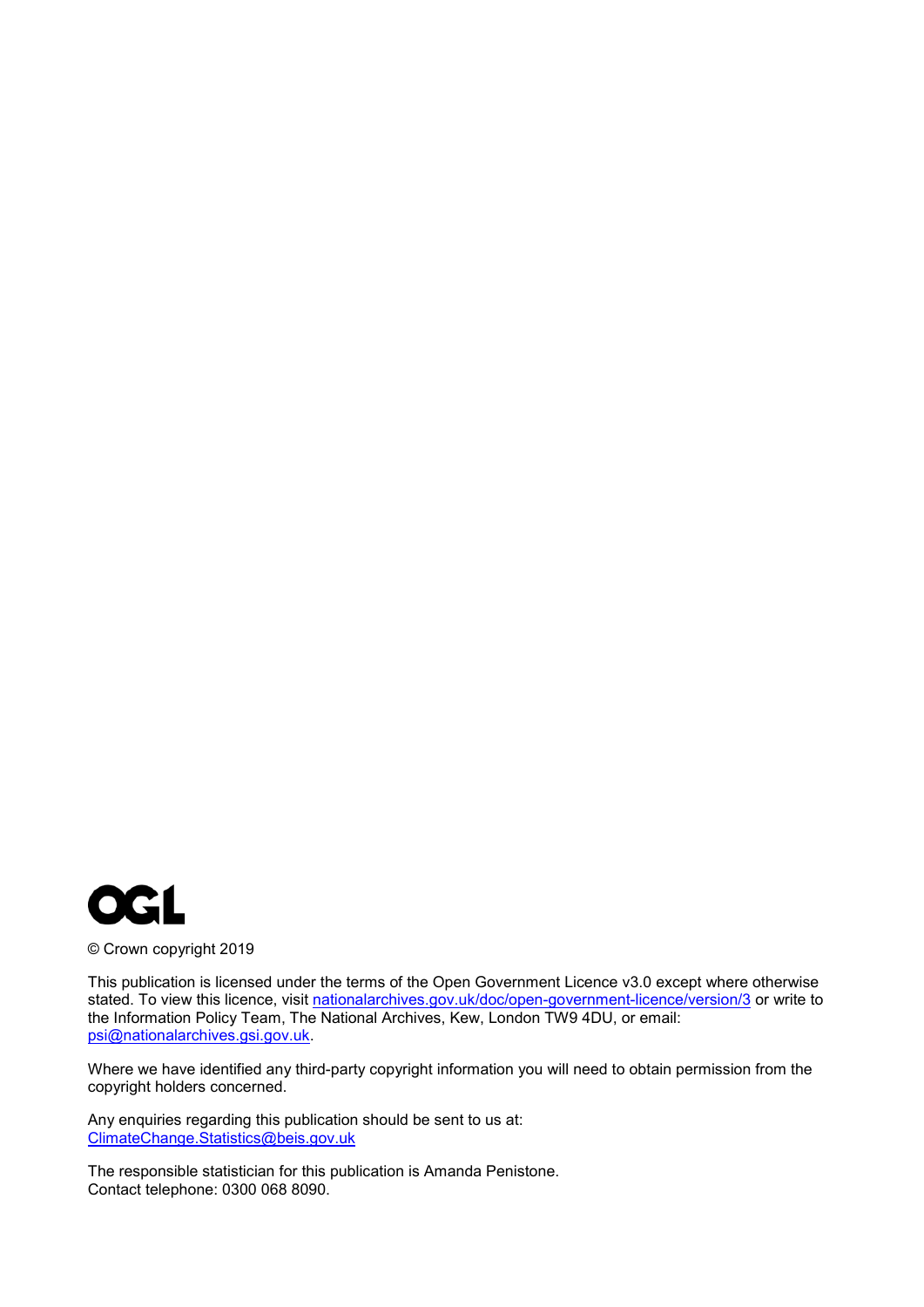# **Contents**

|                                                                                                | $\overline{2}$ |
|------------------------------------------------------------------------------------------------|----------------|
|                                                                                                | 4              |
|                                                                                                | 6              |
|                                                                                                | 8              |
|                                                                                                |                |
|                                                                                                |                |
|                                                                                                | 11             |
|                                                                                                |                |
|                                                                                                | 12             |
| 2018 temperature adjusted provisional emissions results by sector_______________ 14            |                |
|                                                                                                | 16             |
|                                                                                                | 16             |
| Basis of the provisional emissions estimates ___________________________________ 16            |                |
| Methodology change for non-CO <sub>2</sub> provisional emissions estimates_________________ 17 |                |
|                                                                                                |                |
|                                                                                                |                |
| Revisions to the quarterly provisional emissions estimates _____________________               | 18             |
|                                                                                                |                |
|                                                                                                | 18             |
|                                                                                                | 19             |
|                                                                                                | 19             |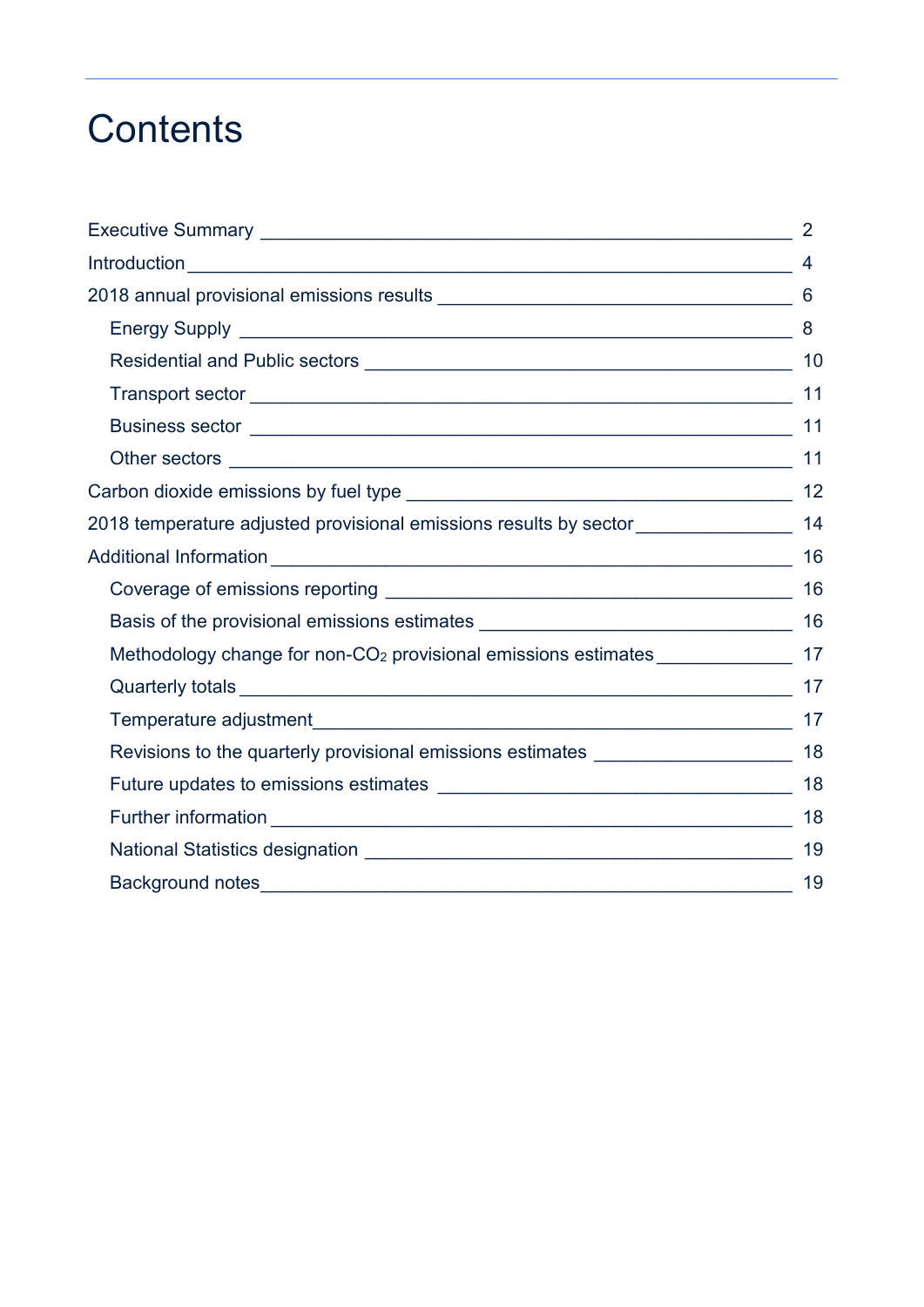# <span id="page-3-0"></span>Executive Summary

This publication provides the latest estimates of 1990-2018 UK greenhouse gas emissions which are presented in carbon dioxide equivalent units throughout this statistical release.

### **Key findings**

The provisional estimates suggest that in 2018, total UK greenhouse gas emissions were 43.5 per cent lower than in 1990 and 2.5 per cent lower than 2017.

The provisional emissions figures rely on provisional estimates of carbon dioxide emissions based on UK energy statistics. In 2018, UK net emissions of carbon dioxide were provisionally estimated to be 364.1 million tonnes (Mt), 2.4 per cent lower than the 2017 figure of 373.2 Mt. Carbon dioxide (CO2) is the main greenhouse gas, accounting for 81 per cent of total UK greenhouse gas emissions.

The decrease in carbon dioxide emissions was driven by the continuing downward trend in emissions from power stations, with a 9.9 per cent decrease between 2017 and 2018. This is mainly as a result of changes in the fuel mix used for electricity generation, away from coal and towards renewables.

The sectoral breakdowns for provisional emissions are based on the source of the emissions. Emissions related to electricity generation are therefore attributed to power stations, the source of these emissions, rather than the households, public sector, businesses, etc. where the electricity is used.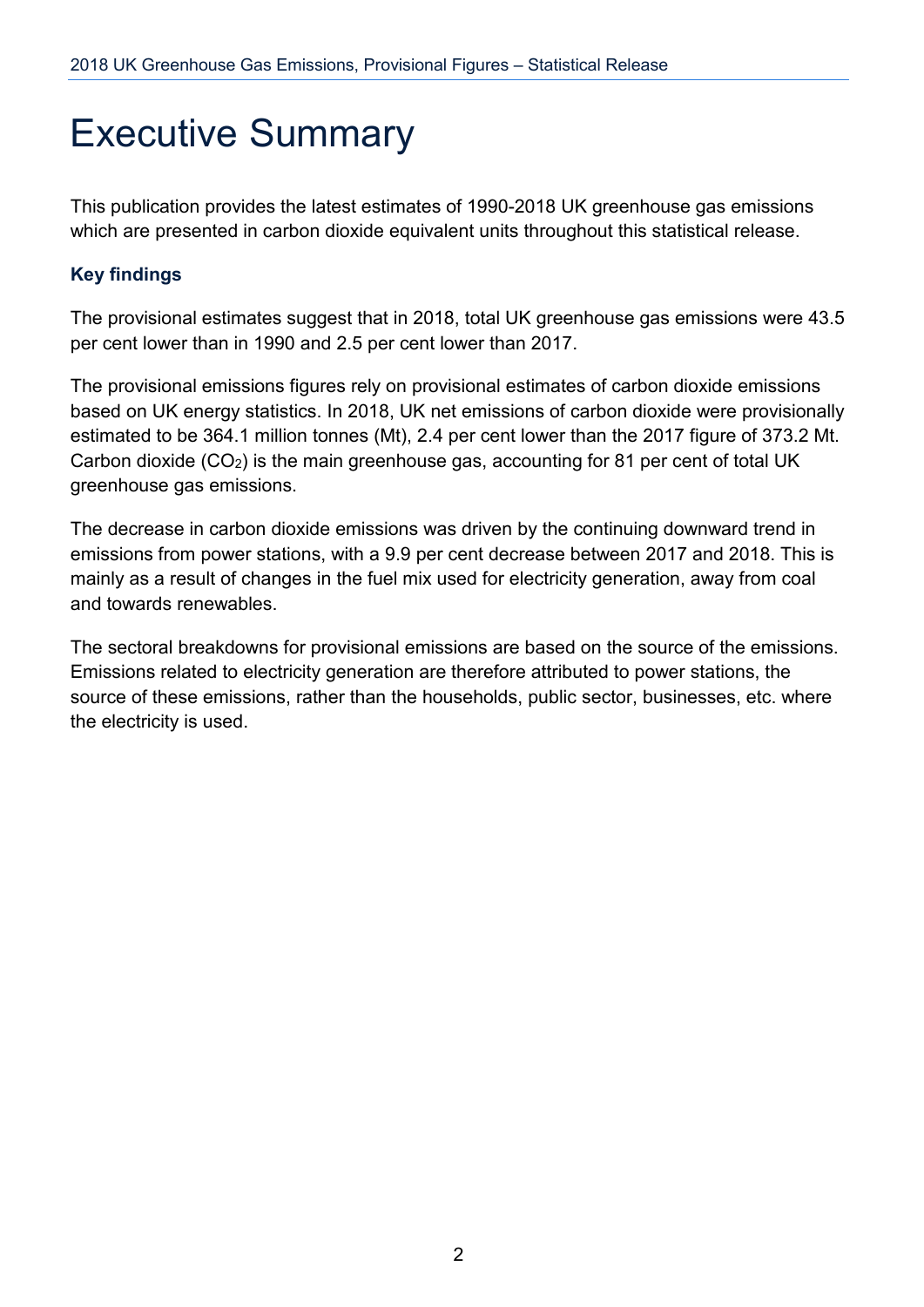#### **Figure 1: Summary of key findings**



#### **2018 UK greenhouse gas emissions are provisionally estimated to be lower than in 2017**

*Temperature adjusted emissions estimates remove the estimated effect of external temperatures Emissions are calculated for each quarter, with the preceding four quarters summed to create a rolling annual total*

2016

2014

#### The energy supply sector experienced the largest reduction in CO<sub>2</sub> emissions from 2017-2018

2018



**Actual emissions** 

2010

450

 $\Omega$ 

**Temperature adjusted emissions** 

2012

*For the sectors not included here, provisional CO2 estimates for 2018 cannot be made as they cannot be derived from the energy statistics. Final 2018 estimates for all sectors will be published in February 2020, which will include total emissions by sector.*

**The reduction in power sector emissions has been driven by a shift away from using coal for electricity generation towards gas and renewables**

 $0.7^{\circ}$ C

**2018 annual average temperature warmer than long term average by**

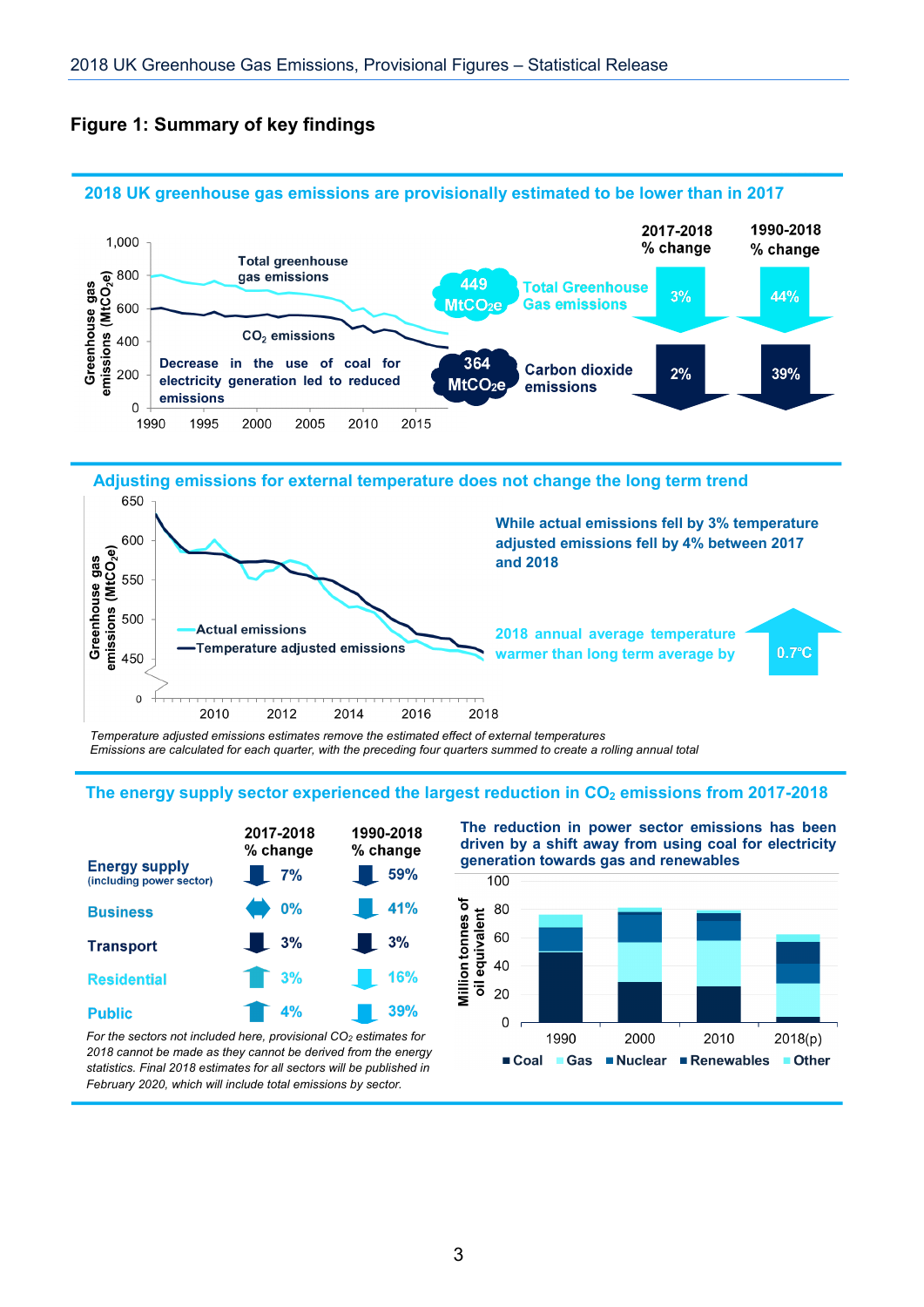# <span id="page-5-0"></span>Introduction

This publication provides provisional annual and quarterly estimates of UK greenhouse gas emissions by source sector for 2018. It also provides an estimate of temperature adjusted emissions, which give an idea of overall trends in emissions without fluctuations due to changes in external temperature.

Data for 1990-2017 are consistent with the annual emissions presented in the National Statistics publication 2017 [Final UK Greenhouse Gas Emissions statistics.](https://www.gov.uk/government/statistics/final-uk-greenhouse-gas-emissions-national-statistics-1990-2017) Data for 2018 emissions are provisional and are calculated based on UK energy statistics.

The provisional estimates of carbon dioxide  $(CO<sub>2</sub>)$  emissions are based on provisional inland energy consumption statistics, which are being published at the same time by BEIS in the quarterly [Energy Trends](https://www.gov.uk/government/collections/energy-trends) publication. Estimates of non-CO<sub>2</sub> gases are based on a simple approach which assumes that emissions of non- $CO<sub>2</sub>$  gases in 2018 will change from the 2017 total in line with the percentage difference between the estimates for the 2017 and 2018 of non-CO<sub>2</sub> emissions in the 2018 [Energy and Emissions Projections](https://www.gov.uk/government/collections/energy-and-emissions-projections) published by BEIS, and that these emissions will be spread evenly over the year.

Quarterly emissions estimates are presented as a moving annual total up to a particular quarter. For example when quarterly emissions are presented as up to quarter 4, 2018, this represents an annual total comprising the latest quarter (quarter 4 2018) and the preceding 3 quarters (quarters 1, 2 and 3 of 2018). Presenting the data in this way has some advantages over presenting data for single quarters, since seasonal fluctuations are smoothed out and long term trends highlighted. Data on emissions in individual quarters are available in the data tables published alongside this publication.

There are uncertainties associated with all estimates of greenhouse gas emissions. Although for any given year considerable uncertainties may surround the emissions estimates for a pollutant, it is important to note that trends over time are likely to be much more reliable. It is also important to note that the provisional 2018 estimates are subject to a greater range of uncertainty than the final figures for earlier years. For more information on uncertainties see the annex published alongside the [2017 Final UK Greenhouse Gas Emissions statistics.](https://www.gov.uk/government/statistics/final-uk-greenhouse-gas-emissions-national-statistics-1990-2017)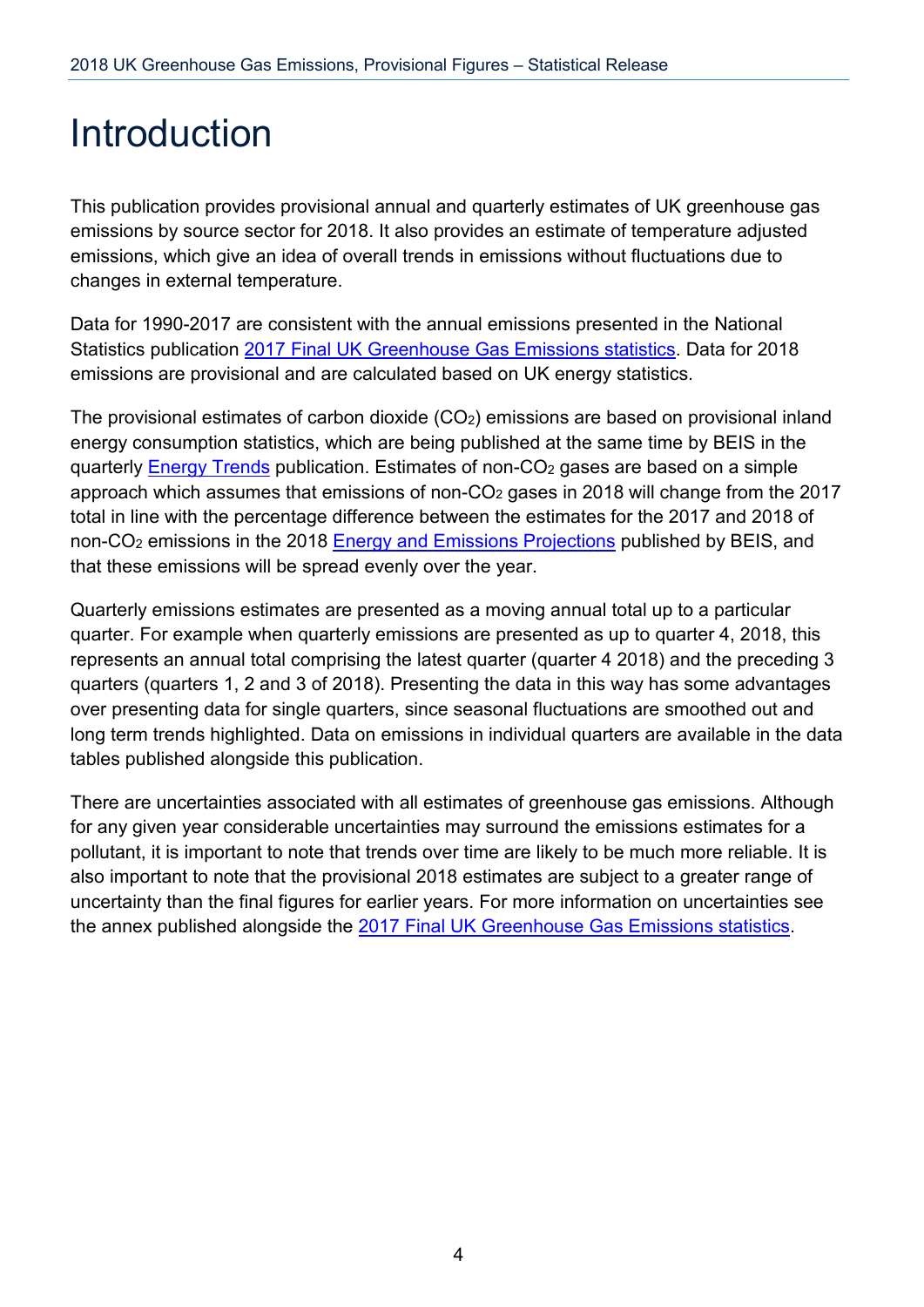For the purposes of reporting, greenhouse gas emissions are allocated into sectors as follows:

- Energy supply
- Business
- Transport
- Public
- Residential
- Agriculture
- Industrial process
- Land use, land use change and forestry (LULUCF)
- Waste management

These high-level sectors are made up of a number of more detailed sectors, which follow the definitions set out by the Intergovernmental Panel on Climate Change (IPCC)<sup>1</sup> and which are used in international reporting tables which are submitted to the United Nations Framework Convention on Climate Change (UNFCCC)<sup>2</sup> every year. It is important to note that these figures are based on provisional energy data and are subject to change. The sectoral breakdown is given mainly for information, and is included in the publication for completeness, but sectoral estimates are more uncertain than the overall total.

The provisional estimates are not used for any formal reporting of how the UK is performing against its emissions reduction targets, as this requires final estimates based on the UK's greenhouse gas inventory. However, these statistics give policy makers and other users an initial steer as to the trend in emissions between 2017 and 2018, which helps them to form an initial assessment of the extent to which the UK is on track to meet targets. For information on UK emissions targets and progress towards them, see the [2017 Final UK Greenhouse Gas](https://www.gov.uk/government/statistics/final-uk-greenhouse-gas-emissions-national-statistics-1990-2017)  [Emissions statistics.](https://www.gov.uk/government/statistics/final-uk-greenhouse-gas-emissions-national-statistics-1990-2017)

More information about the underlying methodology for the provisional emissions statistics can be found in the accompanying [methodology summary.](http://www.gov.uk/government/publications/uk-greenhouse-gas-emissions-explanatory-notes)

Note that all 2018 greenhouse gas emissions and energy statistics figures in this statistics release are provisional and subject to change. The annual provisional emissions estimates will be subject to revision when the final estimates are published in February 2020; however, they provide an early indication of emissions for the most recent full calendar year. We recommend that users look at this trend rather than any absolute figures.

<sup>1</sup> <https://www.ipcc-nggip.iges.or.jp/>

<sup>2</sup> <https://unfccc.int/>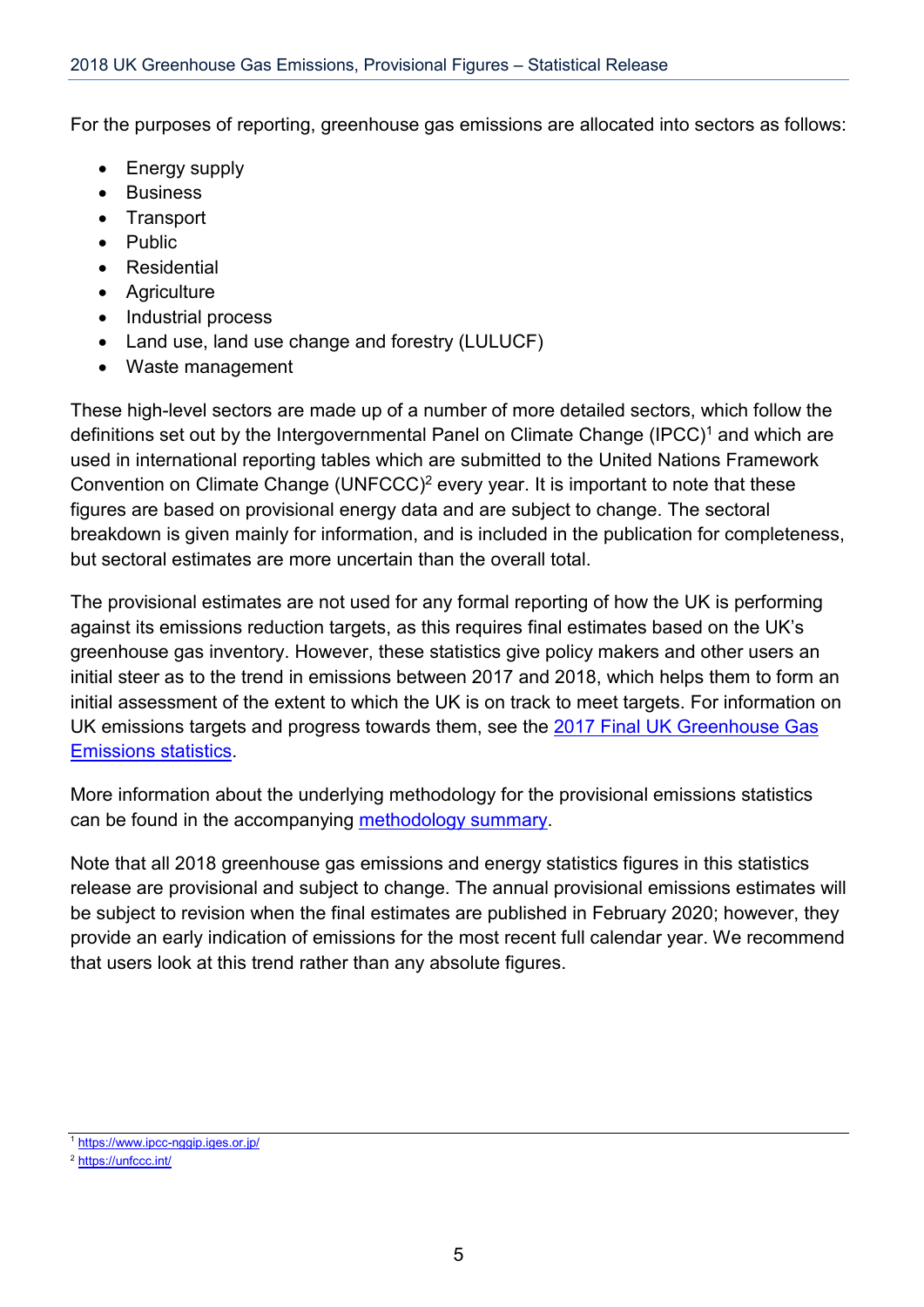# <span id="page-7-0"></span>2018 annual provisional emissions results

In 2018, an estimated 33 per cent of carbon dioxide  $(CO<sub>2</sub>)$  emissions were from the transport sector, 27 per cent from energy supply, 18 per cent from business and 18 per cent from the residential sector.

Between 2017 and 2018, provisional estimates indicate that carbon dioxide emissions decreased by 2.4 per cent (9.1 million tonnes (Mt)).

|                         |        |        |        |        |         |         |         | MtCO <sub>2</sub> e |
|-------------------------|--------|--------|--------|--------|---------|---------|---------|---------------------|
|                         | 1990   | 1995   | 2000   | 2005   | 2010    | 2015    | 2017    | 2018 (p)            |
| Energy supply           | 242.1  | 210.3  | 204.0  | 219.1  | 197.3   | 137.6   | 106.0   | 98.3                |
| from power<br>stations  | 203.0  | 163.0  | 158.7  | 173.1  | 157.3   | 104.1   | 72.4    | 65.2                |
| other Energy<br>supply  | 39.1   | 47.3   | 45.3   | 46.0   | 40.0    | 33.4    | 33.5    | 33.1                |
| <b>Business</b>         | 111.9  | 108.9  | 108.7  | 96.9   | 78.2    | 69.5    | 66.1    | 65.9                |
| Transport               | 125.4  | 126.8  | 131.0  | 134.3  | 123.4   | 122.2   | 124.6   | 121.4               |
| Public                  | 13.4   | 13.2   | 12.1   | 11.1   | 9.4     | 7.9     | 7.8     | 8.1                 |
| <b>Residential</b>      | 78.3   | 79.6   | 85.6   | 82.5   | 84.5    | 64.5    | 64.1    | 65.9                |
| Agriculture             | 6.5    | 6.5    | 5.5    | 6.1    | 5.4     | 5.5     | 5.6     | 5.6                 |
| Industrial process      | 19.4   | 17.7   | 16.9   | 16.3   | 10.6    | 12.1    | 10.2    | 10.0                |
| Waste management        | 1.3    | 1.0    | 0.5    | 0.4    | 0.3     | 0.2     | 0.3     | 0.3                 |
| <b>LULUCF</b>           | $-2.0$ | $-3.9$ | $-6.0$ | $-8.9$ | $-10.7$ | $-11.2$ | $-11.3$ | $-11.3$             |
| Total CO <sub>2</sub>   | 596.3  | 560.1  | 558.3  | 557.9  | 498.3   | 408.3   | 373.2   | 364.1               |
| Other greenhouse        |        |        |        |        |         |         |         |                     |
| gases                   | 198.0  | 185.4  | 149.2  | 125.8  | 102.5   | 89.6    | 87.0    | 84.4                |
| <b>Total greenhouse</b> |        |        |        |        |         |         |         |                     |
| gases                   | 794.4  | 745.6  | 707.5  | 683.7  | 600.9   | 498.0   | 460.2   | 448.5               |

#### **Table 1: UK annual greenhouse gas emissions, 1990-2018, headline results**

Source: Table 1, Provisional UK greenhouse gas emissions national statistics 1990-2018 Excel data tables Notes:

1. (p) 2018 estimates are provisional.

- 2. Provisional 2018 CO<sub>2</sub> emissions for the agriculture, waste and LULUCF sectors are assumed to be the same as 2017 estimates as unlike other  $CO<sub>2</sub>$  estimates these cannot be estimated from energy statistics.
- 3. The entire time series is revised each year to take account of methodological improvements in the UK emissions inventory.
- 4. Emissions are presented as carbon dioxide equivalent in line with international reporting and carbon trading. To convert carbon dioxide into carbon equivalents, divide figures by 44/12.
- 5. Figures shown do not include any adjustment for the effect of the EU Emissions Trading System (EU ETS), which was introduced in 2005.
- 6. Totals for CO<sub>2</sub> emissions, energy supply and total greenhouse gases may not sum due to rounding.
- 7. Estimates of non-CO<sub>2</sub> gases are based on a simple approach which assumes that emissions of non-CO<sub>2</sub> gases in 2018 will change from the 2017 total in line with the percentage difference between the estimates for the 2017 and 2018 of non-CO<sub>2</sub> emissions in the 2018 Energy and Emissions Projections published by BEIS.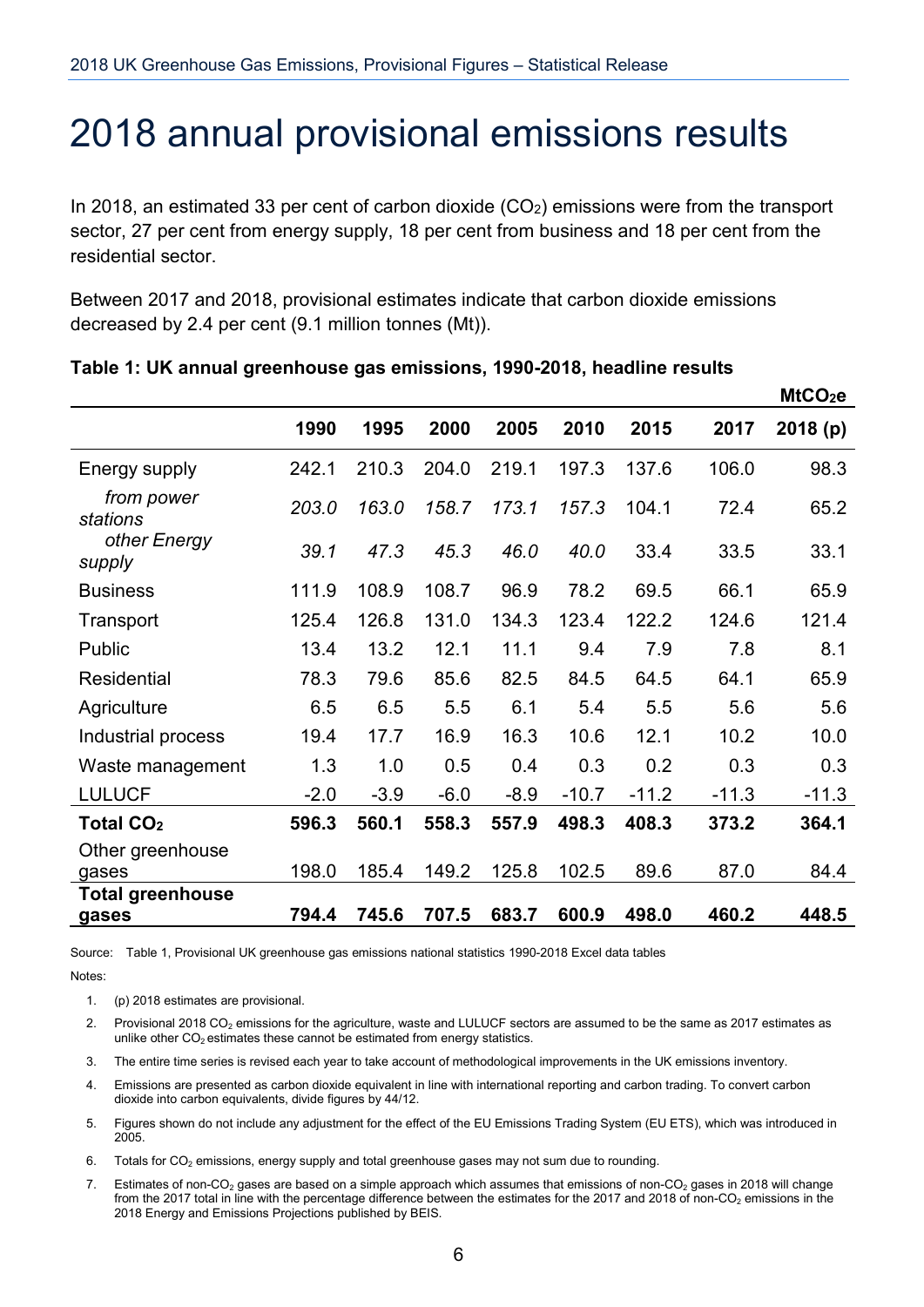Carbon dioxide emissions in the energy supply sector decreased by 7.2 per cent (7.7 Mt), between 2017 and 2018 driven by a change in the fuel mix for electricity generation. There was also a fall of 2.6 per cent (3.2 Mt) in transport carbon dioxide emissions. Changes in transport emissions are usually as a result of traffic volumes or improvements in fuel efficiency.

These falls in emissions between 2017 and 2018 were partially offset by a 2.8 per cent (1.8 Mt) increase in residential carbon dioxide emissions owing to an increase in the amount of natural gas used for heating. This is likely to be due to a difference in weather conditions between the two years. Adjusting for temperatures suggests there would have been a 1.5 per cent decrease in residential carbon dioxide emissions without the effect of temperature changes.

Since 1990, UK carbon dioxide emissions have decreased by 39 per cent. This decrease has resulted mainly from changes in the mix of fuels being used for electricity generation, with a shift away from coal and growth in the use of renewable energy sources. This was combined with lower electricity demand, owing to greater efficiency resulting from improvements in technology and a decline in the relative importance of energy intensive industries.

Overall inland energy consumption is provisionally estimated to have decreased by 11 per cent since 1990, and if this figure is adjusted to allow for the effect of temperature, there was a 13 per cent decrease over this period.





Source: Tables 3 & 4, Provisional UK greenhouse gas emissions national statistics 1990-2018 Excel data tables

Note: 1. Figures are annual totals including the preceding 4 quarters.

2. From year ending Q1 2018 onwards, figures include provisional data.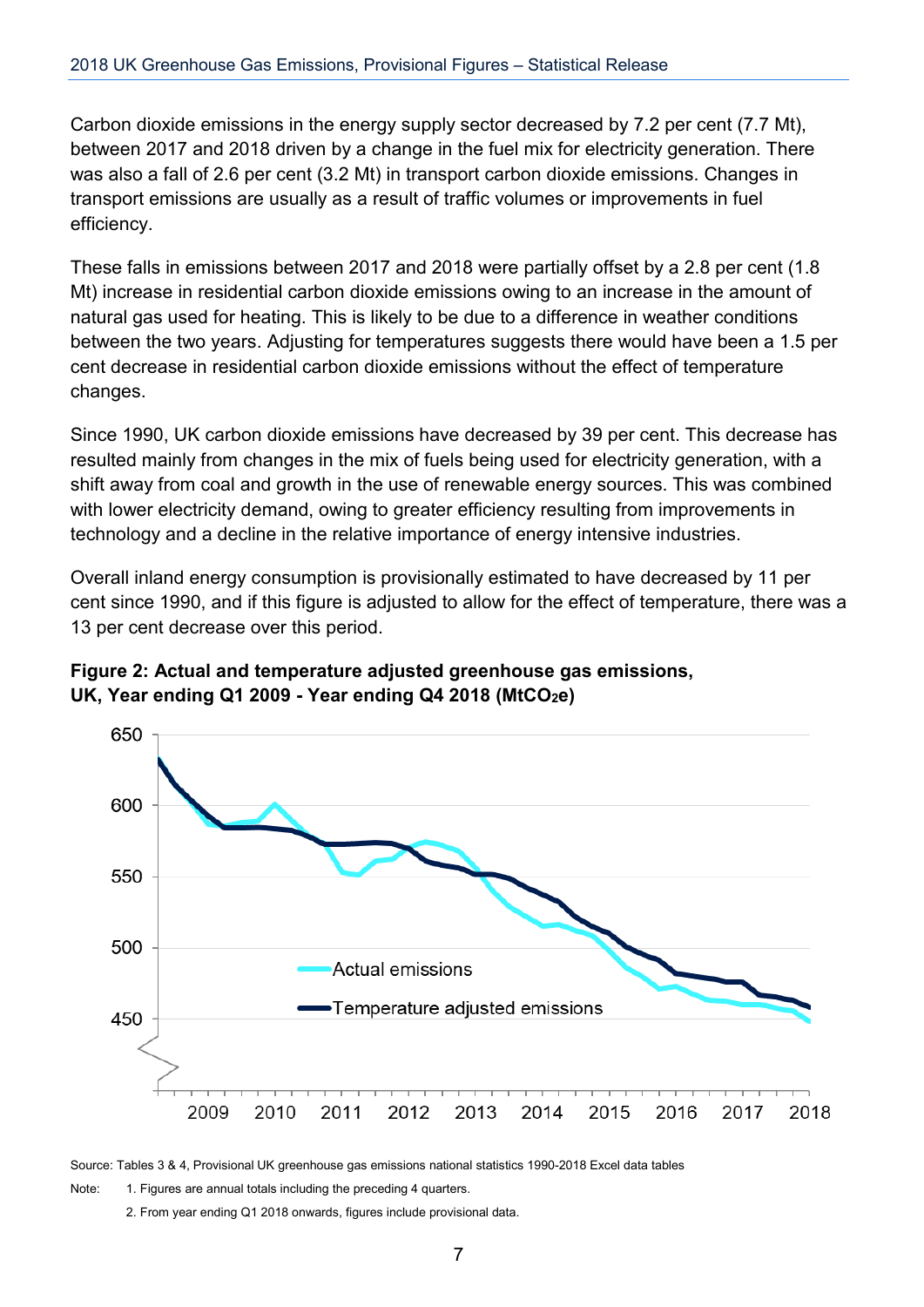As shown in Figure 2 above, temperature adjusting greenhouse gas emissions show a similar overall trend to non-temperature adjusted emissions. On a temperature adjusted basis, greenhouse gas emissions decreased by 23 per cent between 2009 and 2018, similar to the fall in actual emissions over this period (24 per cent).

# <span id="page-9-0"></span>Energy Supply

The energy supply sector was the largest contributor to the decrease in carbon dioxide emissions between 2017 and 2018. Carbon dioxide emissions from this sector were provisionally estimated to be 98.3 Mt in 2018, a decrease of 7.2 per cent (7.7 Mt) compared to 2017.

This fall was mainly as a result of a 9.9 per cent (7.2 Mt) fall in carbon dioxide emissions from power stations. In 2018, carbon dioxide emissions from power stations, at 65.2 Mt, accounted for 18 per cent of all carbon dioxide emissions. Overall emissions from power stations were 68 per cent lower in 2018 than in 1990. This is despite consumption of electricity being provisionally estimated to be around 8 per cent higher in 2018 than in 1990 (although it peaked in 2005 and has decreased since then).

This decrease has mainly resulted from changes in the mix of fuels being used for electricity generation with a switch from coal to natural gas and growth in the use of renewable energy sources, combined with greater efficiency resulting from improvements in technology and a decline in the relative importance of energy intensive industries. In 2018 coal made up only 7 per cent of fuel used for electricity generation, down from 65 per cent in 1990. Nuclear and renewables, which are low carbon energy sources, accounted for 47 per cent of fuel used for electricity generation in 2018, up from 22 per cent in 1990.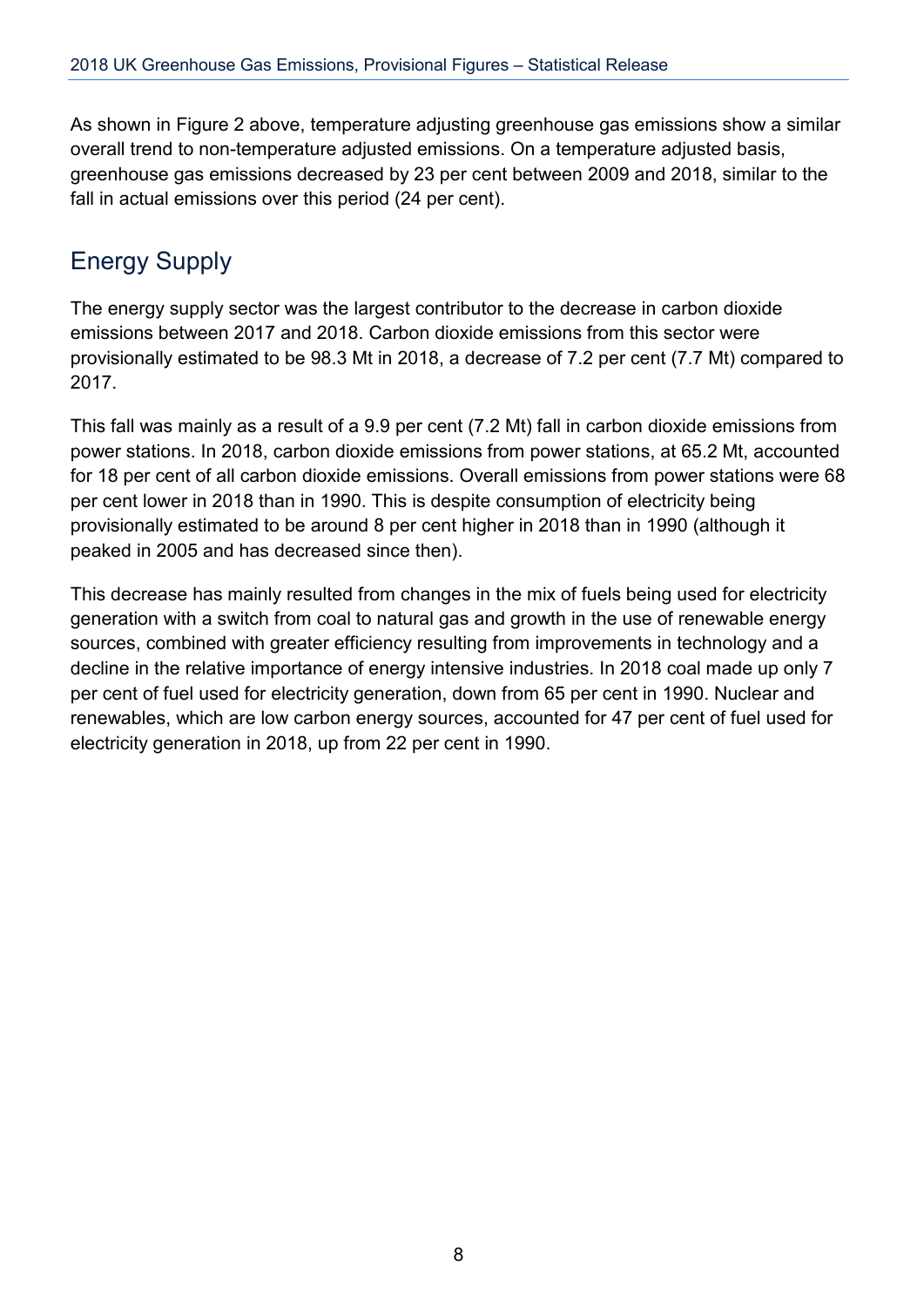

**Figure 3: Fuel mix for UK electricity generation, 1990-2018 (Million tonnes of oil equivalent)**

Source: Table 5.1.1, Digest of UK Energy Statistics (DUKES) 1970-2017 and Table 5.1 Energy Trends: March 2019 Excel data tables Note: (p) 2018 estimates are provisional.



**Figure 4: Carbon dioxide emissions from electricity generation, UK, 1990-2018 (MtCO2)**

Source: Tables 1 & 2, Provisional UK greenhouse gas emissions national statistics 1990-2018 Excel data tables

Note: (p) 2018 estimates are provisional.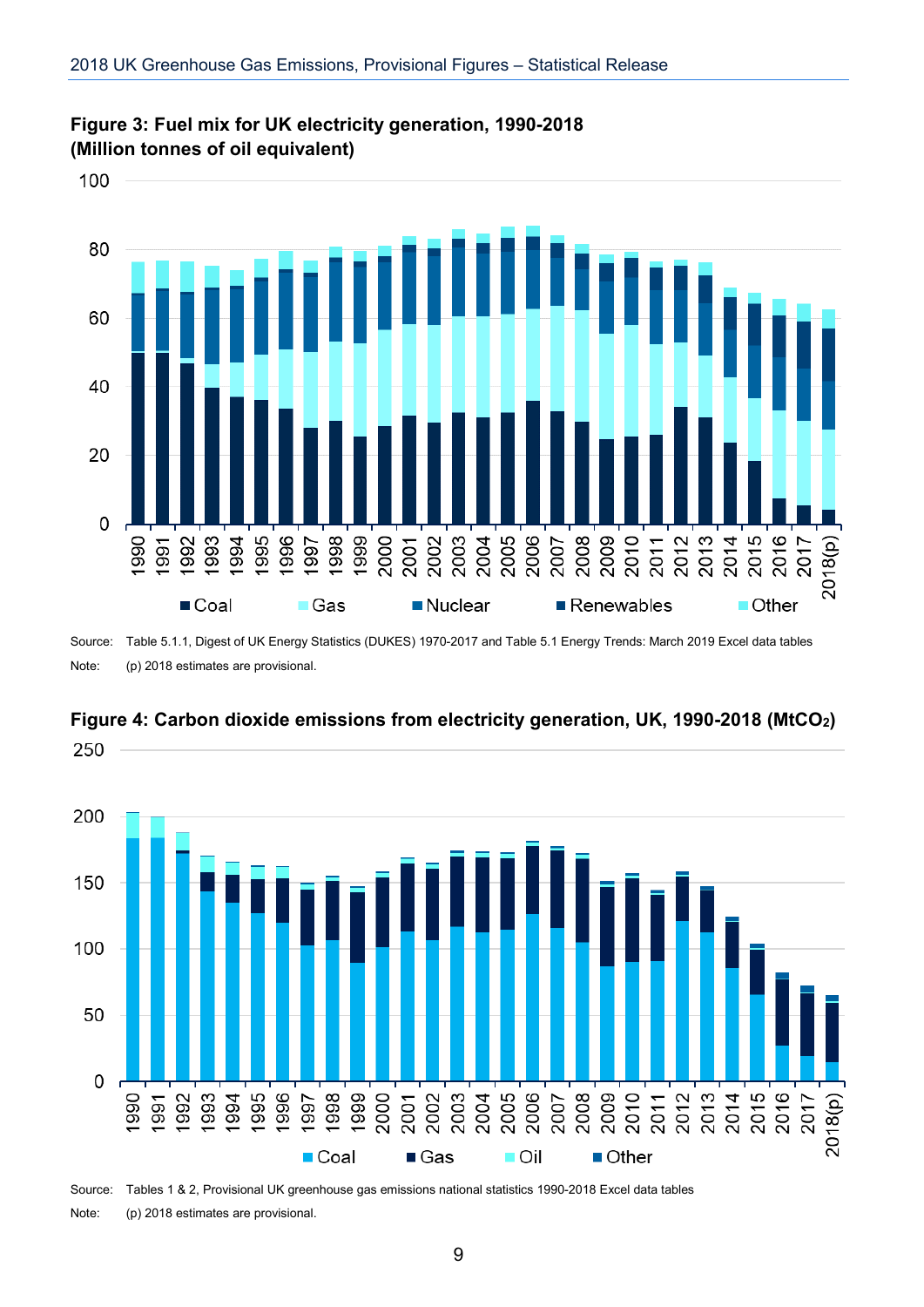

<span id="page-11-1"></span>

<span id="page-11-0"></span>Source: Table 1, Provisional UK greenhouse gas emissions national statistics 1990-2018 Excel data tables<br>Note: (n) 2018 estimates are provisional  $(p)$  2018 estimates are provisional.

### Residential and Public sectors

The main source of emissions in these sectors is the use of natural gas for heating (and for cooking in the case of the residential sector). It should be noted that emissions from these sectors do not include the emissions from the generation of the electricity consumed, as these emissions are included in the energy supply sector.

In 2018, the residential sector emitted 65.9 MtCO<sub>2</sub>, accounting for 18 per cent of all carbon dioxide emissions. Emissions from the public sector were  $8.1$  MtCO<sub>2</sub> accounting for 2 per cent of all carbon dioxide emissions. Between 1990 and 2018 carbon dioxide emissions from the residential sector have fallen by 16 per cent.

Between 2017 and 2018:

- There was a 2.8 per cent (1.8 Mt) increase in residential emissions.
- There was 4.5 per cent (0.3 Mt) increase in emissions from the public sector

These increases can largely be explained by colder weather in Q1 2018 than the previous year. On a temperature adjusted basis between 2017 and 2018:

- There was a 1.5 per cent (1.1 Mt) decrease in residential emissions.
- There was a 1.6 per cent (0.1 Mt) increase in emissions from the public sector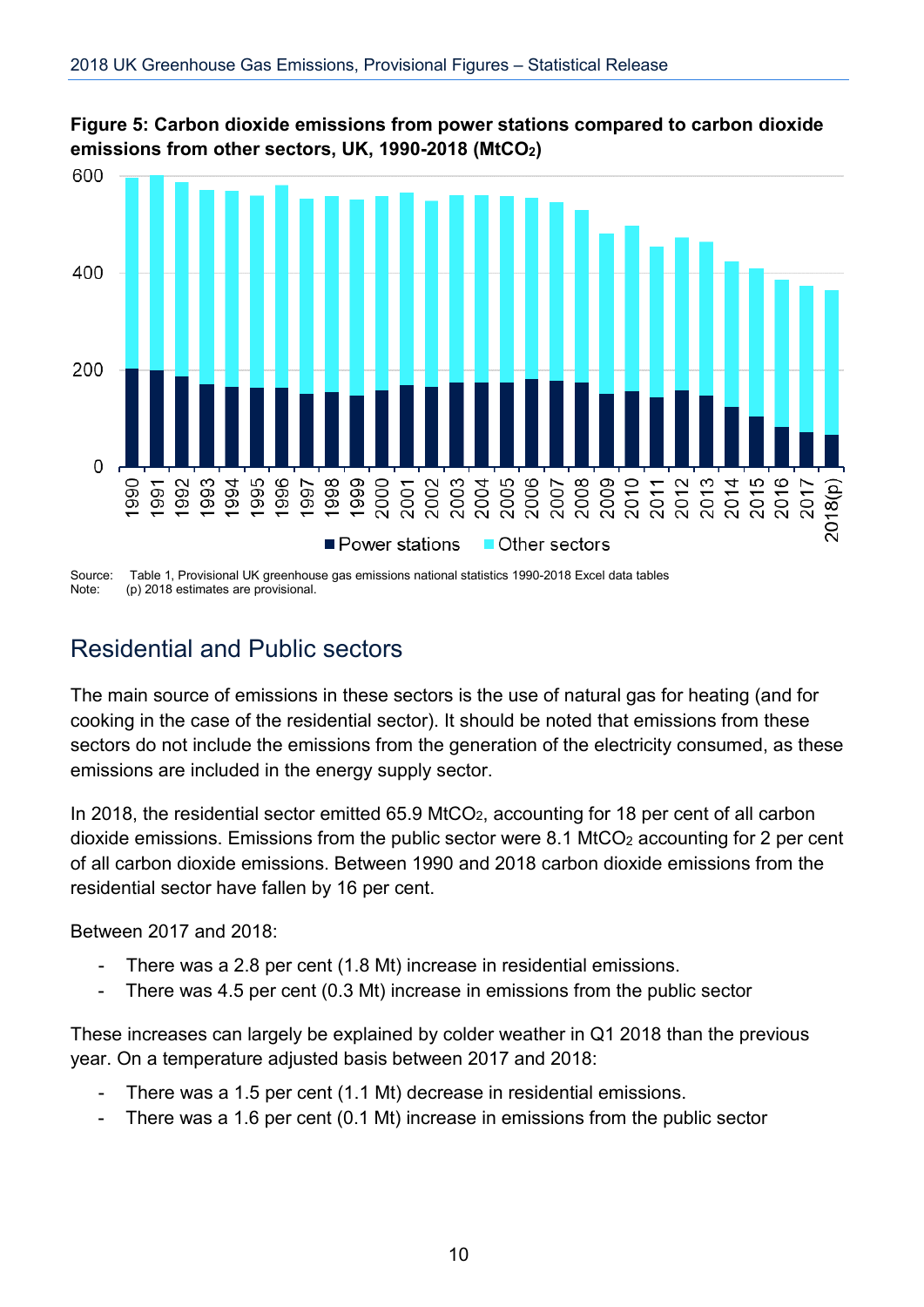### Transport sector

In 2018, carbon dioxide emissions from the transport sector were 121.4 Mt, 2.6 per cent (3.2 Mt) lower than in 2017, and 3.2 per cent lower than in 1990. In 2018 transport accounted for a third (33 per cent) of all carbon dioxide emissions. The large majority of emissions from transport are from road transport.

Driven by continual growth in vehicle kilometres travelled on roads<sup>3</sup>, transport carbon dioxide grew to a peak in 2007, 8.5 per cent higher than in 1990. Since then emissions from this sector have fallen back to around 1990 levels, driven mainly by improvements in new car fuel efficiency<sup>4</sup>, as well lower traffic growth than in previous years as a result of a dip following the 2008/2009 recession.

It should be noted that these estimates do not include emissions from international aviation and shipping. Domestic aviation and shipping, however, are included.

### <span id="page-12-0"></span>Business sector

Carbon dioxide emissions from the business sector were estimated to be 65.9 Mt in 2018 and accounted for around 18 per cent of all carbon dioxide emissions. This was similar to the emissions seen in 2017. There has been a 41 per cent decrease in business sector emissions since 1990. Most of this decrease came between 2001 and 2009, with a significant drop in 2009 likely to have been driven by economic factors.

### <span id="page-12-1"></span>Other sectors

For the *agriculture*, *waste management*, and *land use, land use change and forestry* (LULUCF) provisional  $CO<sub>2</sub>$  emissions cannot be derived based on energy statistics, so the carbon dioxide emissions from these sectors are assumed to be the same as they were in 20175. This is also the case for most of the emissions from the *industrial processes* sector.

<https://www.gov.uk/government/statistical-data-sets/tsgb03>

```
5 Final UK greenhouse gas emissions national statistics
```
<sup>3</sup> Transport Statistics Great Britain, Roads and traffic (TSGB07), Table TSGB0702 (TRA0201) Road traffic (vehicle kilometres) by vehicle type in Great Britain, annual from 1949 <https://www.gov.uk/government/statistical-data-sets/tsgb07>

<sup>4</sup>Transport Statistics Great Britain, Energy and environment (TSGB03), Table TSGB0303 (ENV0103) Average new car fuel consumption: Great Britain from 1997

<https://www.gov.uk/government/collections/final-uk-greenhouse-gas-emissions-national-statistics>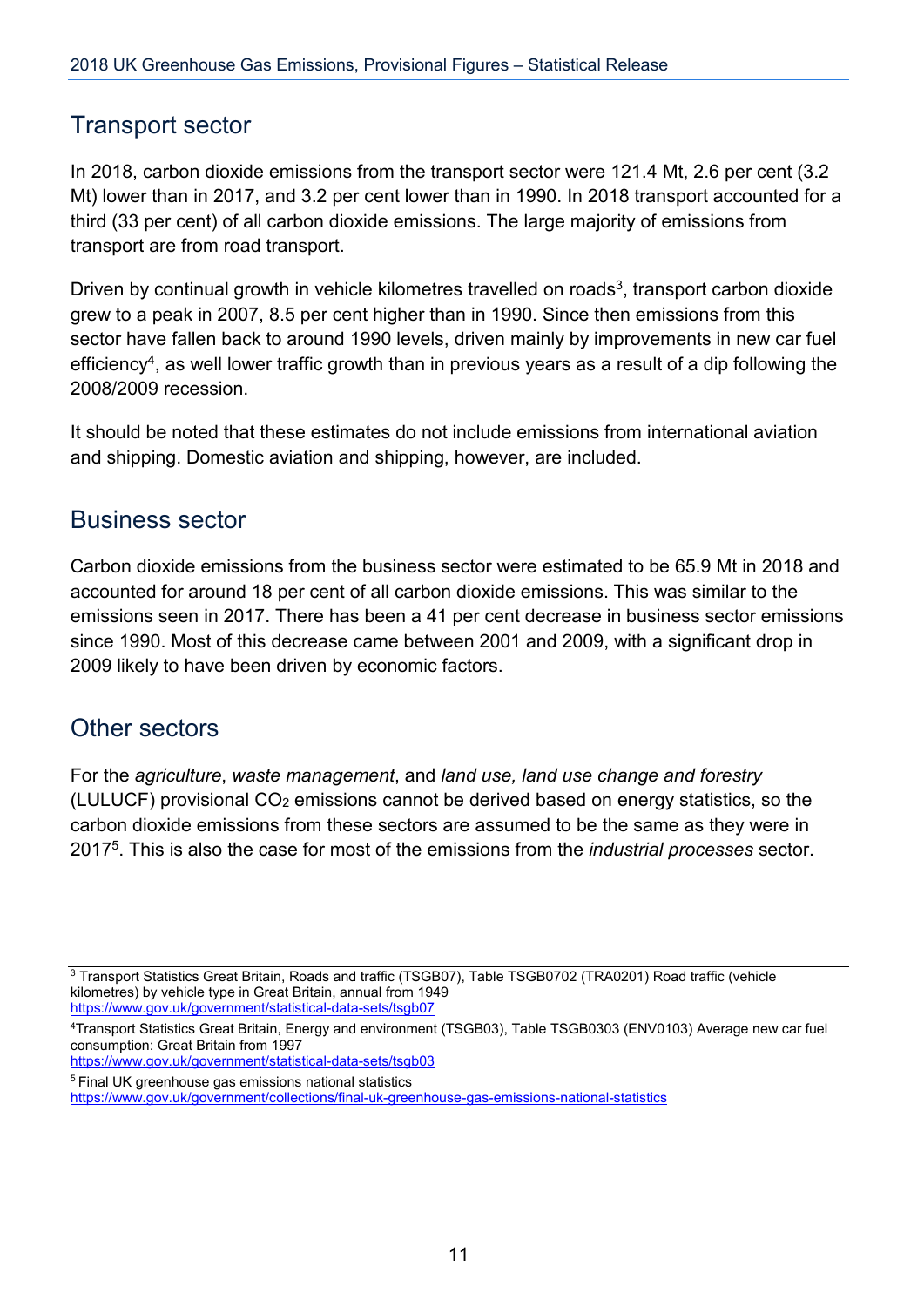# <span id="page-13-0"></span>Carbon dioxide emissions by fuel type

The combustion of fuels releases both energy and carbon dioxide. The amount of carbon dioxide released by the production of one unit of power depends on the type of fuel that is burned. For example, since coal has a higher carbon content than gas, more carbon dioxide emissions result from burning one tonne of coal to generate a unit of power than from one tonne of gas.

Emissions per unit of electricity supplied from fossil fuels are estimated to have been around 430 tonnes of carbon dioxide per gigawatt hour (GWh) overall in 2018. Within this, emissions from electricity generated from coal (870 tonnes of carbon dioxide per GWh electricity supplied) were almost twice as high as for electricity supplied by gas (340 tonnes of carbon dioxide per GWh). For all sources of electricity (including nuclear, renewables and autogeneration), the average amount of carbon dioxide emitted in 2018 amounted to 180 tonnes per GWh of electricity supplied.

In 2018, total carbon dioxide emissions from the use of fossil fuels, including fuel used for generating electricity, were estimated at 350.5 Mt. This was 2.5 per cent lower than the 2017 figure of 359.4 Mt. The biggest change in emissions was from the use of coal, down 5.1 Mt (20.4 per cent) from 25.2 Mt in 2017 to 20.1 Mt in 2018. This largely resulted from the increasing use of renewables for electricity generation.

Over the period 1990 to 2018, carbon dioxide emissions from fossil fuels decreased by 38 per cent. Over the same period, overall primary consumption of fossil fuels dropped by 22 per cent. This relatively high decrease in emissions can be attributed to an increase in the use of gas accompanied by a decrease in the use of coal.

Carbon dioxide emissions from gas as a proportion of all carbon dioxide emissions from fossil fuels has increased from 26 per cent in 1990 to 52 per cent in 2018, whilst emissions from coal as a proportion of all fossil fuel carbon dioxide emissions has decreased from 39 per cent to 6 per cent over the same period. The proportion of carbon dioxide emissions from oil as a proportion of all carbon dioxide emissions from fossil fuels has increased from 35 per cent in 1990 to 42 per cent in 2018.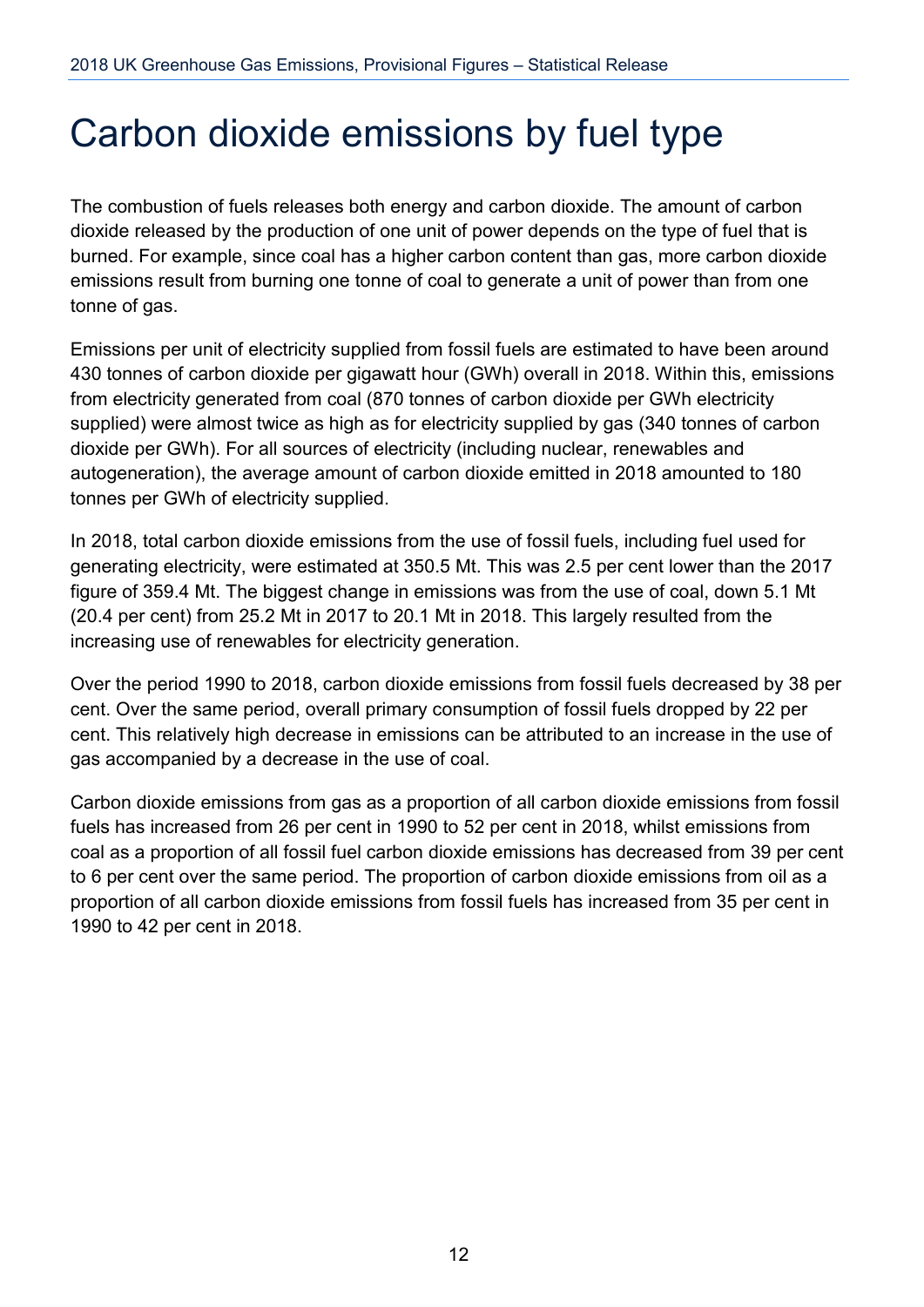|              |       |       |       |       |       |       |       | MtCO <sub>2</sub> e |
|--------------|-------|-------|-------|-------|-------|-------|-------|---------------------|
|              | 1990  | 1995  | 2000  | 2005  | 2010  | 2015  | 2017  | 2018(p)             |
| Gas          | 146.1 | 188.5 | 241.5 | 235.3 | 228.2 | 173.1 | 183.4 | 183.1               |
| Oil          | 197.9 | 187.2 | 174.6 | 175.7 | 155.1 | 148.5 | 150.8 | 147.3               |
| Coal         | 219.2 | 152.2 | 117.0 | 124.9 | 100.9 | 72.6  | 25.2  | 20.1                |
| Other fuels  | 14.9  | 14.4  | 12.8  | 11.7  | 11.2  | 11.5  | 12.1  | 11.9                |
| Non-fuel     | 18.3  | 17.8  | 12.5  | 10.2  | 2.9   | 2.6   | 1.7   | 1.7                 |
| <b>Total</b> | 596.3 | 560.1 | 558.3 | 557.9 | 498.3 | 408.3 | 373.2 | 364.1               |

#### **Table 2: UK carbon dioxide emissions by fuel type, 1990-2018**

Source: Table 2, Provisional UK greenhouse gas emissions national statistics 1990-2018 Excel data tables

Note: (p) 2018 estimates are provisional.

A negative number indicates that this sector was a net sink, with the total removals of carbon dioxide by the land use, land use change and forestry sector larger than the emissions from other non-fuel activities.



#### **Figure 6: UK Carbon dioxide emissions by fuel type, 1990-2018 (MtCO2)**

Source: Table 2, Provisional UK greenhouse gas emissions national statistics 1990-2018 Excel data tables Note: (p) 2018 estimates are provisional.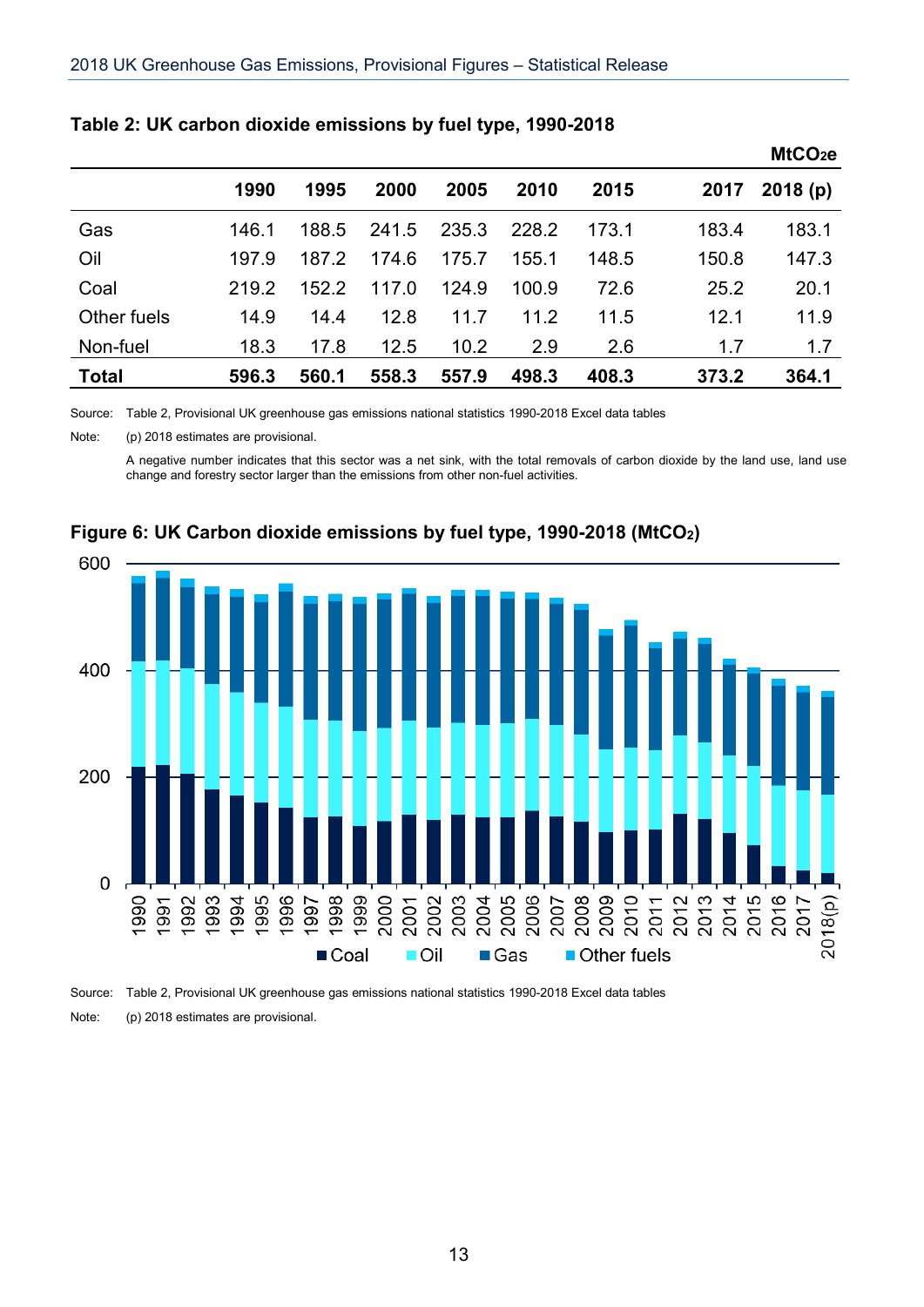# <span id="page-15-0"></span>2018 temperature adjusted provisional emissions results by sector

A temperature adjustment has been applied to the quarterly  $CO<sub>2</sub>$  emissions, in order to estimate what the overall trend of emissions would have been without the impact of external temperatures. Table 3 compares temperature adjusted and unadjusted CO<sub>2</sub> emissions by sector in 2018.

|                             | emissions                    | <b>Temperature adjusted</b>  |                      | <b>Actual emissions</b>      |                              |                      |
|-----------------------------|------------------------------|------------------------------|----------------------|------------------------------|------------------------------|----------------------|
|                             | 2017<br>(MtCO <sub>2</sub> ) | 2018<br>(MtCO <sub>2</sub> ) | Percentage<br>change | 2017<br>(MtCO <sub>2</sub> ) | 2018<br>(MtCO <sub>2</sub> ) | Percentage<br>change |
| Energy supply               | 110.7                        | 101.3                        | $-8.5%$              | 106.0                        | 98.3                         | $-7.2%$              |
| <b>Business</b>             | 68.5                         | 67.4                         | $-1.6%$              | 66.1                         | 65.9                         | $-0.3%$              |
| Transport                   | 124.6                        | 121.4                        | $-2.6%$              | 124.6                        | 121.4                        | $-2.6%$              |
| Public                      | 8.4                          | 8.5                          | 1.6%                 | 7.8                          | 8.1                          | 4.5%                 |
| <b>Residential</b>          | 72.0                         | 70.9                         | $-1.5%$              | 64.1                         | 65.9                         | 2.8%                 |
| Other                       | 4.7                          | 4.5                          | $-3.1%$              | 4.7                          | 4.5                          | $-3.1%$              |
| <b>Total CO<sub>2</sub></b> | 388.9                        | 374.1                        | $-3.8%$              | 373.2                        | 364.1                        | $-2.4%$              |

### **Table 3: Percentage changes in carbon dioxide emissions by sector between 2017 and 2018 based on the temperature adjusted emissions and actual emissions**

Source: Tables 3 & 4, Provisional UK greenhouse gas emissions national statistics 1990-2018 Excel data tables

The sectors most affected by external temperatures are the residential sector and energy supply. When temperatures are lower there is greater use of natural gas and electricity for heating households. Residential emissions fluctuate from year to year owing to year on year variation in weather conditions. As shown in Figure 8, after we adjust the residential emissions figures to remove the effect of year on year variation in temperatures, we see a more consistent downward trend. Between 2009 and 2018 residential emissions fell by 12 per cent, but only fell by 9 per cent on a temperature adjusted basis.

The overall trend in temperature adjusted energy supply emissions is similar to the unadjusted trend, as the majority of electricity generated is used for other purposes rather than heating.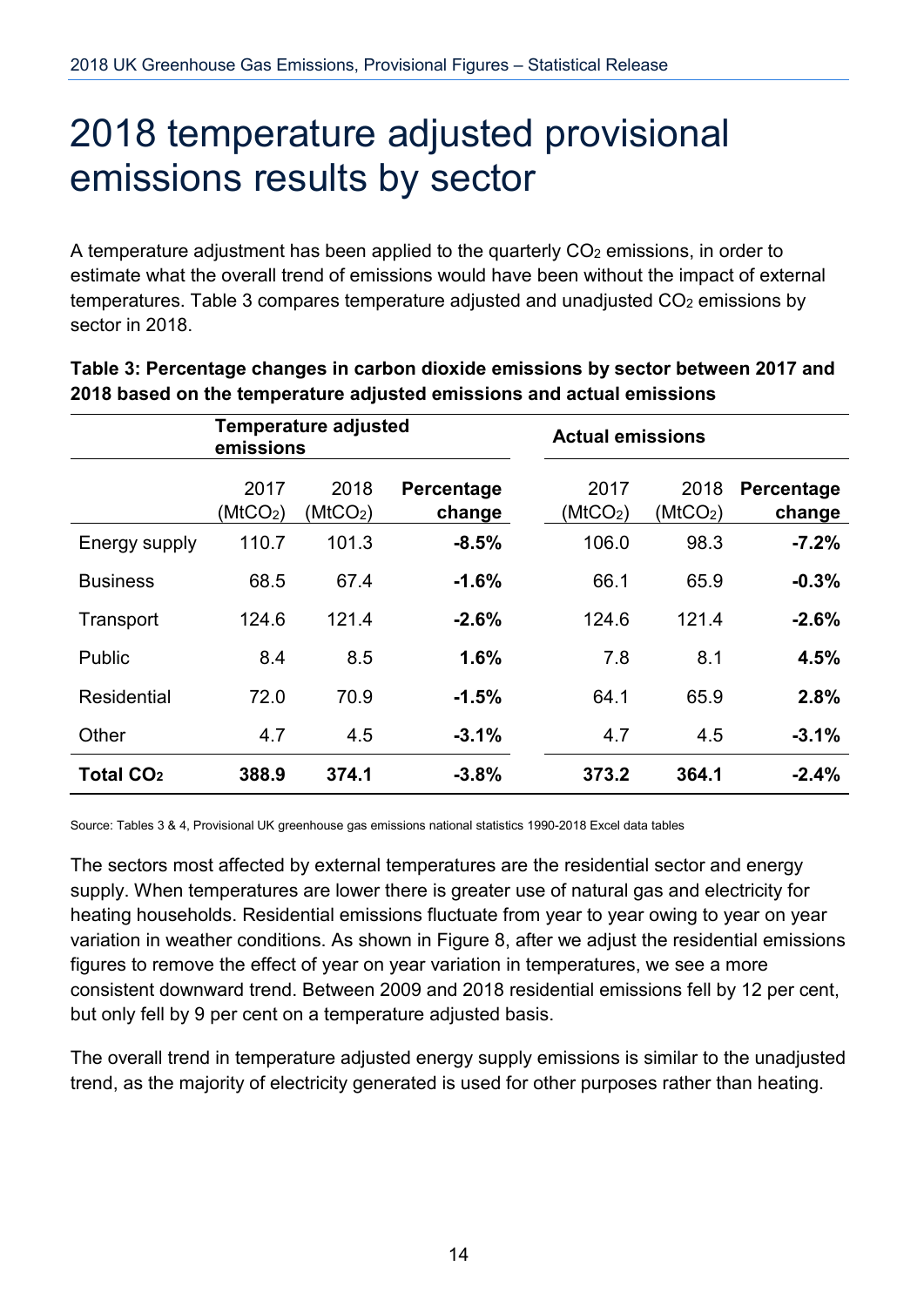

**Figure 7: Actual and temperature adjusted energy supply carbon dioxide emissions, UK, Year ending Q1 2009 - Year ending Q4 2018 (MtCO2)**

Source: Tables 3 & 4, Provisional UK greenhouse gas emissions national statistics 1990-2018 Excel data tables

### **Figure 8: Actual and temperature adjusted residential carbon dioxide emissions, UK, Year ending Q1 2009 - Year ending Q4 2018 (MtCO2)**



Source: Tables 3 & 4, Provisional UK greenhouse gas emissions national statistics 1990-2018 Excel data tables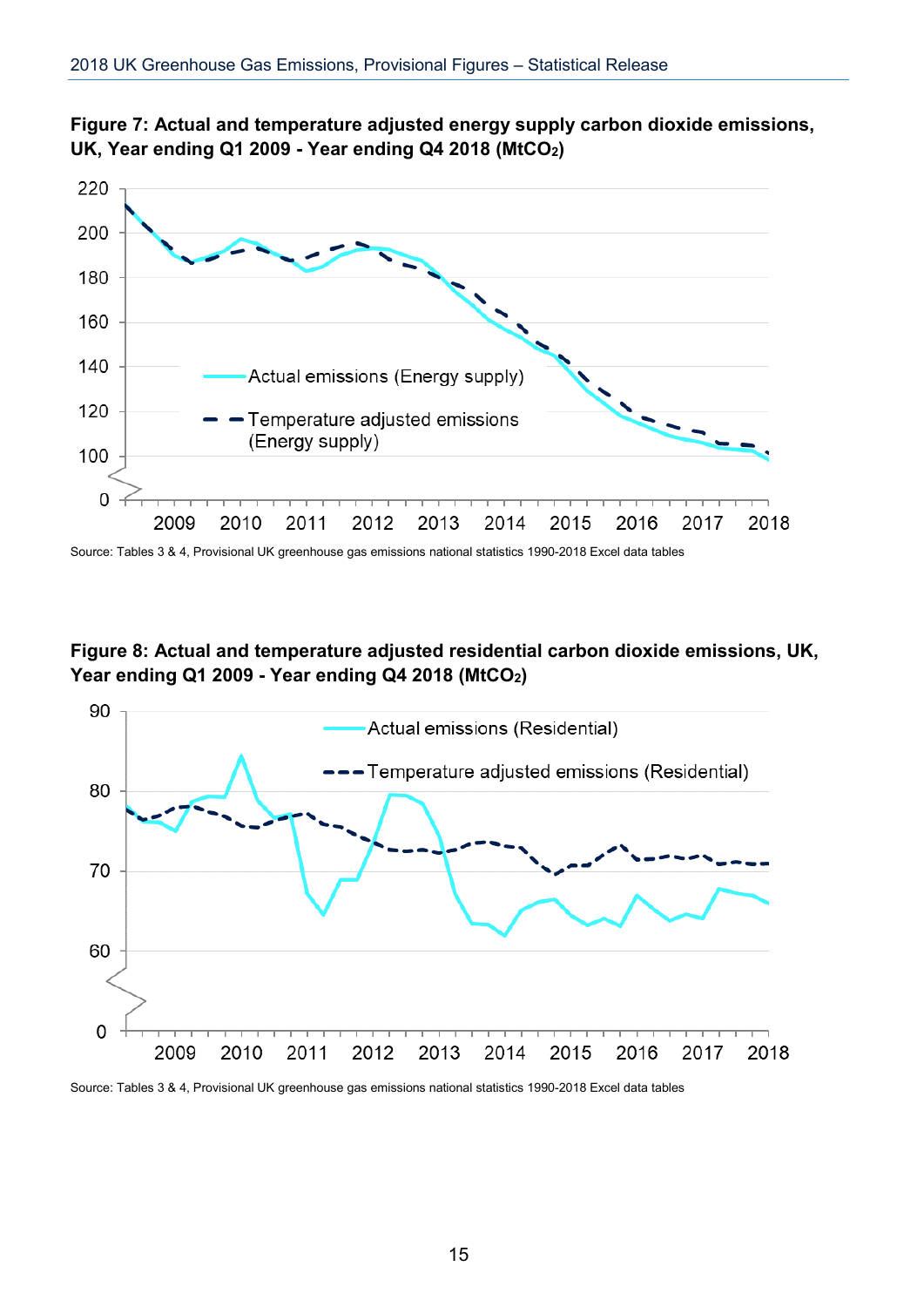# <span id="page-17-3"></span><span id="page-17-0"></span>Additional Information

# <span id="page-17-1"></span>Coverage of emissions reporting

The basket of greenhouse gases covered by these statistics is based on that covered by the Kyoto Protocol, and consists of seven gases: carbon dioxide  $(CO<sub>2</sub>)$ , methane  $(CH<sub>4</sub>)$ , nitrous oxide (N<sub>2</sub>O), hydrofluorocarbons (HFC), perfluorocarbons (PFC), sulphur hexafluoride (SF<sub>6</sub>) and nitrogen trifluoride (NF3). The last four gases are collectively referred to as fluorinated gases or F gases. In accordance with international reporting and carbon trading protocols, each of these gases is weighted by its global warming potential  $(GWP)^7$ , so that total greenhouse gas emissions can be reported on a consistent basis. The GWP for each gas is defined as its warming influence relative to that of carbon dioxide. Greenhouse gas emissions are then presented in *carbon dioxide equivalent* units.

Carbon dioxide is reported in terms of *net* emissions, which means total emissions from burning fuel minus total removals of carbon dioxide from the atmosphere by *carbon sinks*. Carbon sinks are incorporated within the land use, land use change and forestry (LULUCF) sector, which covers afforestation, reforestation, deforestation and forest management. They are defined by the United Nations Framework Convention on Climate Change (UNFCCC) as "any process, activity or mechanism which removes a greenhouse gas, an aerosol or a precursor of a greenhouse gas from the atmosphere".

Unless otherwise stated, any figures included in this release represent emissions from within the UK and exclude its Crown Dependencies (Jersey, Guernsey, and the Isle of Man) and overseas territories. Figures are expressed in millions of tonnes of carbon dioxide equivalent  $(MtCO<sub>2</sub>e).$ 

# <span id="page-17-2"></span>Basis of the provisional emissions estimates

The estimates of carbon dioxide emissions have been produced based on provisional inland energy consumption statistics which are published in BEIS's quarterly [Energy Trends](https://www.gov.uk/government/organisations/department-of-energy-climate-change/series/energy-trends) publication.

Carbon dioxide accounts for the majority of UK greenhouse gas emissions (81 per cent in 2017). However, in order to give an indication of what the latest provisional carbon dioxide emissions estimates imply for the total, we need to also produce an estimate of emissions of the remaining non-CO2 gases. Estimates of non-CO2 gases are based on a simple approach which assumes that emissions of non- $CO<sub>2</sub>$  gases in 2018 will change from the 2017 total in line with the percentage difference between the estimates for the 2017 and 2018 non-CO<sub>2</sub> emissions in the 2018 [Energy and Emissions Projections](https://www.gov.uk/government/collections/energy-and-emissions-projections) published by BEIS.

<sup>7</sup> Transport Global warming potentials (GWP) of greenhouse gases used in UK emissions statistics: <https://www.gov.uk/government/publications/uk-greenhouse-gas-emissions-explanatory-notes>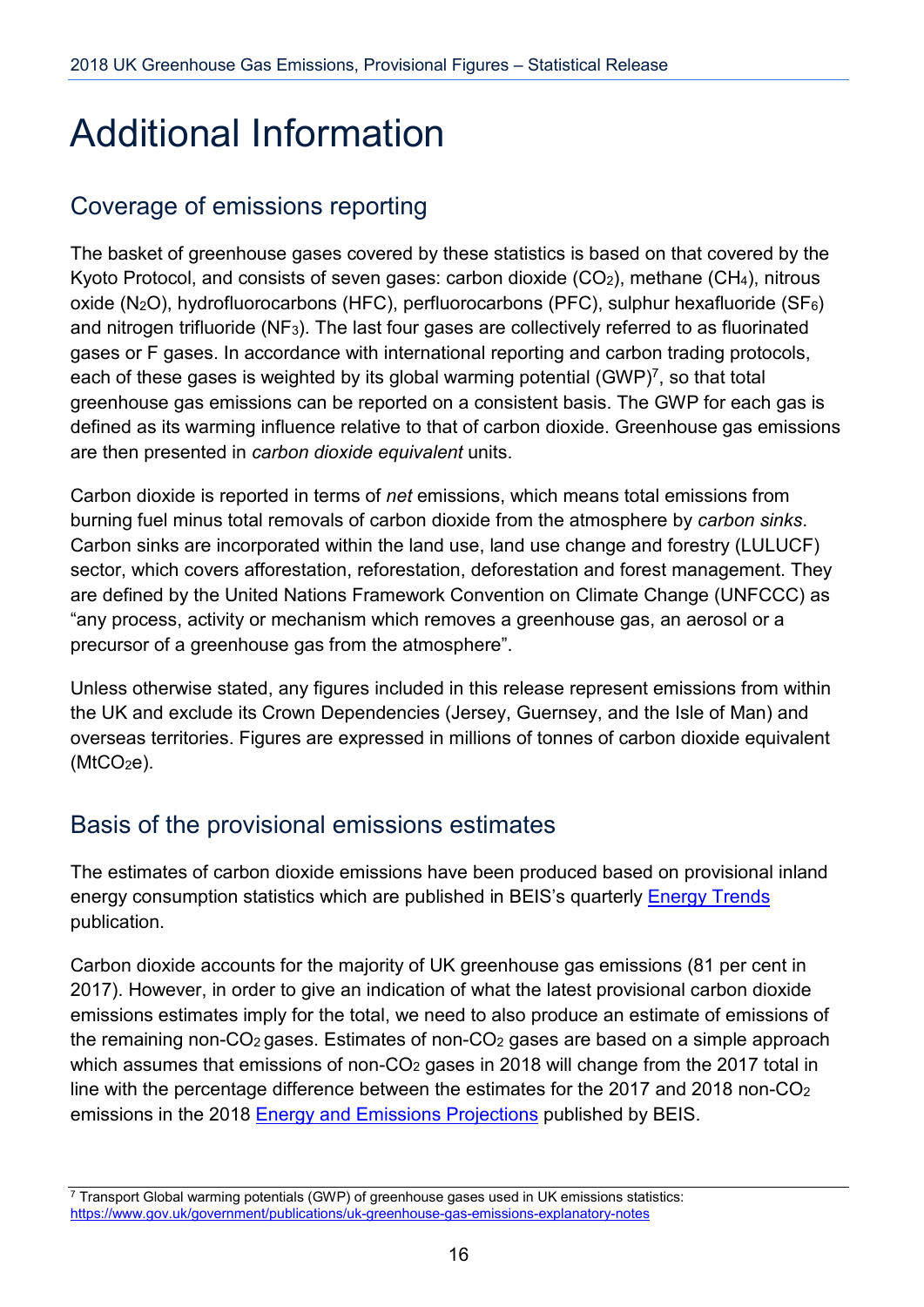# Methodology change for non- $CO<sub>2</sub>$  provisional emissions estimates

In the provisional statistics, estimates of carbon dioxide  $(CO<sub>2</sub>)$  emissions are produced based on provisional inland energy consumption statistics published in BEIS's quarterly Energy Trends publications, while the smaller non- $CO<sub>2</sub>$  emissions (19 per cent of the total in 2017) have previously been estimated based on an assumption that they will be the same as in the most recent year in the final statistics. However, in the 2018 estimates this approach to estimating non-CO<sub>2</sub> emissions has been changed.

The 2018 non-CO<sub>2</sub> emissions have been estimated by adjusting the 2017 non-CO<sub>2</sub> emissions total in the 1990-2017 greenhouse gas inventory in proportion to the percentage difference between the estimates for the 2017 and 2018 non- $CO<sub>2</sub>$  emissions in the most recent Energy and Emissions Projections published by BEIS.

Using the projections means that the provisional statistics will take into account anticipated changes in emissions. In recent years, non-CO2 emissions have steadily fallen year on year in the greenhouse gas inventory, meaning that the provisional statistics have overestimated non-CO2 emissions each year, whereas they were projected to continue to fall. Based on the 1990-2016 inventory, using this new approach would have led to the provisional non-CO2 emissions total having a difference of 2.0 per cent on average from the final figure over the most recent five years compared to a 3.0 per cent average difference under the previous approach.

# <span id="page-18-0"></span>Quarterly totals

In order to remove the seasonality in the data so that a trend in emissions over time can be observed, quarterly emissions are reported as annual totals, covering the stated quarter plus the preceding three quarters. When data becomes available for each new quarter, the estimates for the latest quarter are added to the total, while at the same time the estimates for the same quarter from the previous year are removed from the series. This procedure serves to smooth out short-term fluctuations and highlights long term trends, and can be used to show the underlying trend each quarter. Emissions estimates for each individual quarter are reported in the data tables accompanying this publication.

## <span id="page-18-1"></span>Temperature adjustment

Carbon dioxide emissions are indirectly influenced by external temperatures. During the winter months, emissions are generally higher than in summer months, due to higher demand for fuel for space heating. During a particularly cold winter for example, it is likely that more fuel will be burnt for domestic or commercial use than during an average winter, and therefore emissions will be higher due to the additional fuel consumption.

Temperature adjusted quarterly emissions estimates therefore remove the effect of external temperatures. In a particularly cold winter quarter, for example, this will result in temperature adjusted emissions being lower than actual emissions, reflecting the lower fuel consumption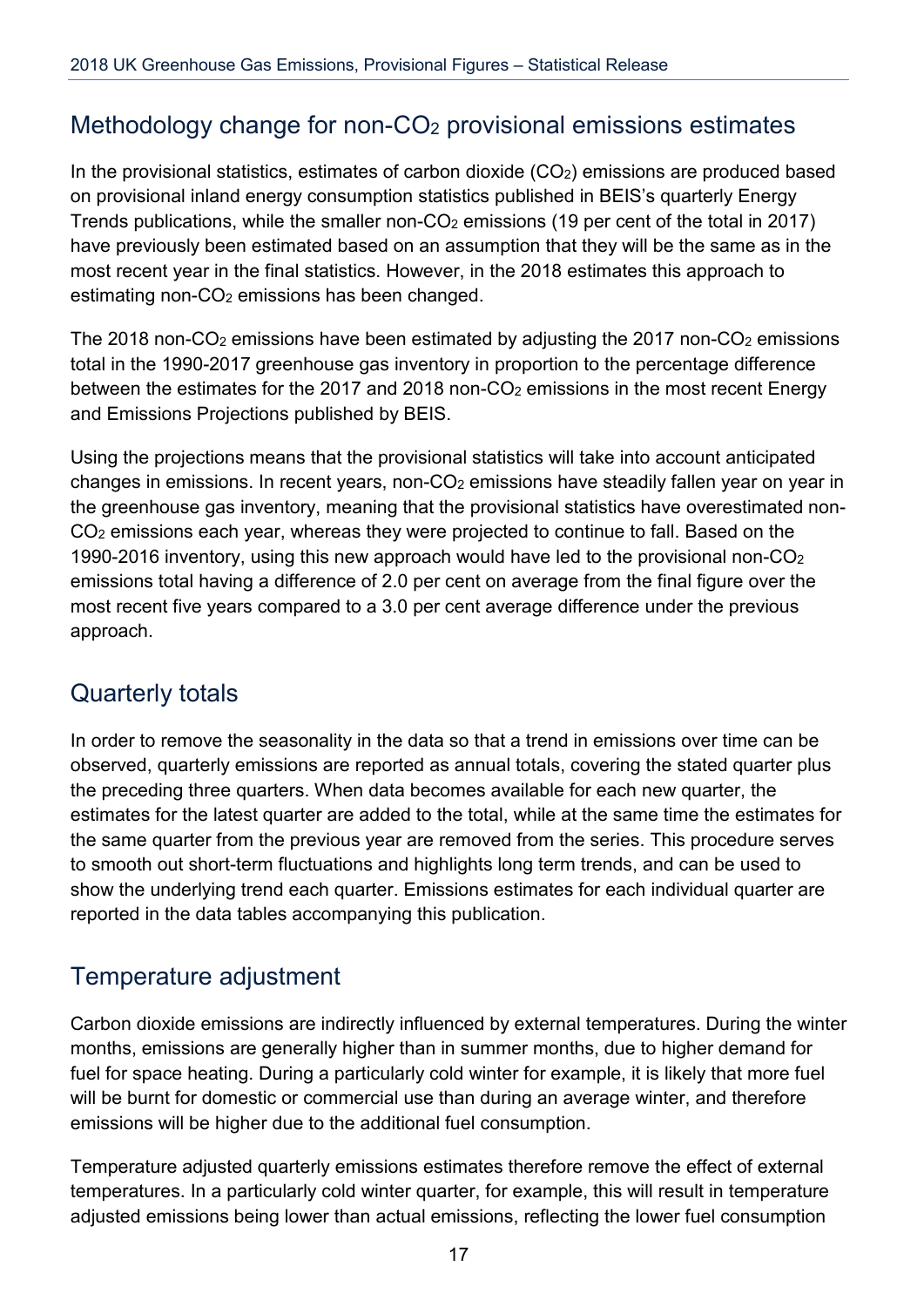<span id="page-19-3"></span>which would have occurred if temperatures had been at average levels (based on the 30 year period 1981-2010). Temperature adjustment is determined by the average number of heating degree days in each quarter. This information can be found in **Energy Trends**.

Further details of how quarterly emissions have been estimated and of the methodology underlying the temperature adjusted estimates can be found alongside this statistical release in a separate **methodology** summary.

### <span id="page-19-0"></span>Revisions to the quarterly provisional emissions estimates

It should be noted that the quarterly emissions time series may be revised annually to reflect any revisions made to either the underlying energy data or to the UK greenhouse gas inventory. Emissions from 2009-2017 are consistent with final UK greenhouse gas emissions statistics from 1990-2017. Emissions estimates for 2018 are provisional and are based on UK energy statistics. More information on the timing of revisions to the underlying data can be found in the [methodology summary.](http://www.gov.uk/government/publications/uk-greenhouse-gas-emissions-explanatory-notes)

### <span id="page-19-1"></span>Future updates to emissions estimates

On Thursday 27<sup>th</sup> June BEIS will publish estimates of carbon dioxide emissions by local authority for 2017.

Final estimates of UK greenhouse gas emissions for 2018 will be published as National Statistics on 4<sup>th</sup> February 2020. These estimates will be based on the UK's Greenhouse Gas Inventory for 2018.

On Thursday 27<sup>th</sup> March 2020 the 1990-2018 UK emissions estimates will be updated to include estimates by end user and by fuel type, and provisional 2019 emissions estimates will be published.

# <span id="page-19-2"></span>Further information

Further information on UK greenhouse gas emissions statistics, including Excel tables with additional data on UK emissions, can be found on the Gov.uk website at:

### <https://www.gov.uk/government/collections/uk-greenhouse-gas-emissions-statistics>

The latest UK energy statistics, including revisions to earlier years' data, can be found in the [Energy Trends](https://www.gov.uk/government/collections/energy-trends) quarterly bulletin produced by BEIS. Any enquiries about the Energy Trends report should be sent to energy efficiency stats@beis.gov.uk.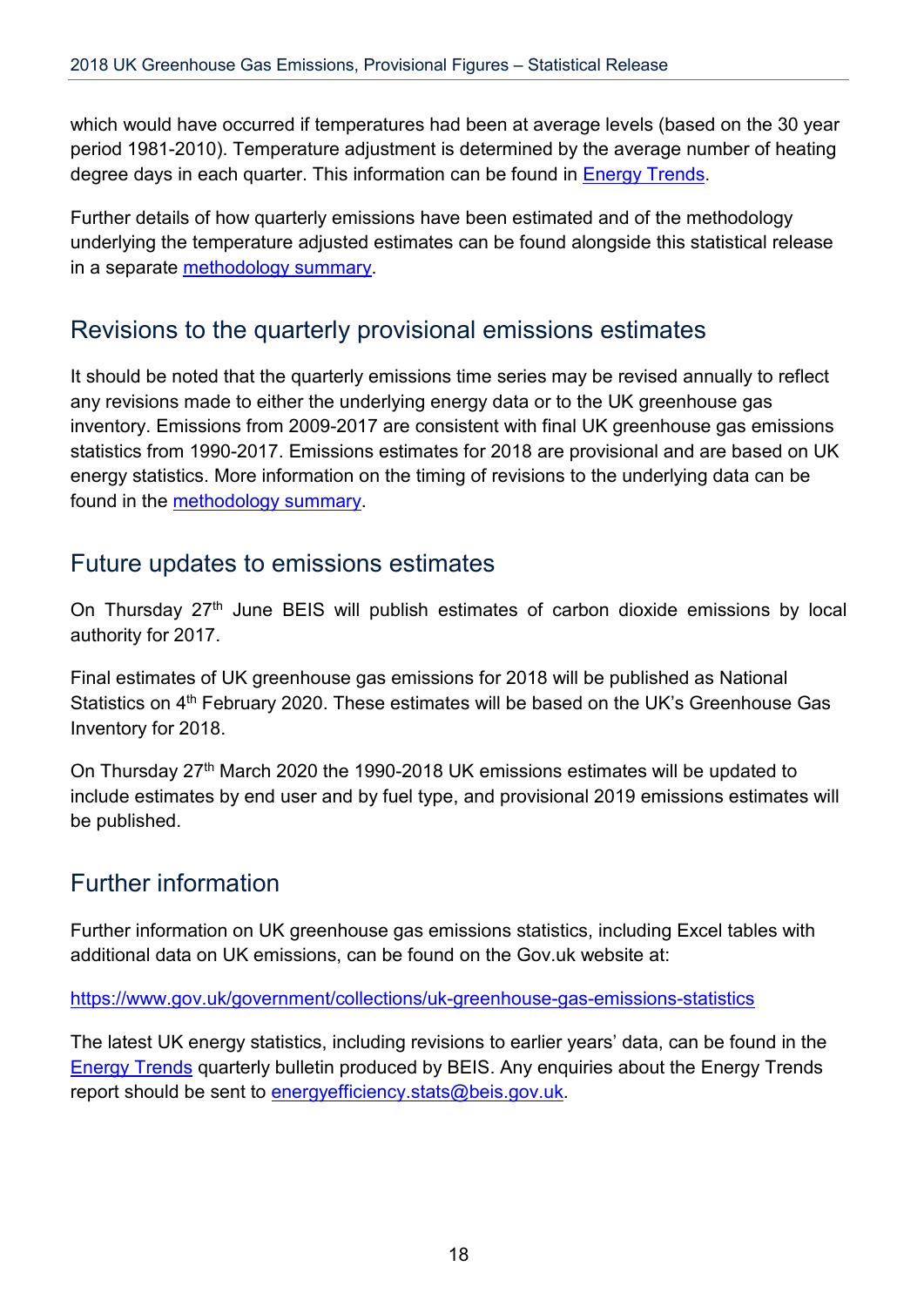# National Statistics designation

National Statistics status means that our statistics meet the highest standards of trustworthiness, quality and public value, and it is our responsibility to maintain compliance with these standards.

The continued designation of these statistics as National Statistics was confirmed in September 2018 following a [compliance check](https://www.statisticsauthority.gov.uk/correspondence/statistics-on-energy-and-climate-change/) by the Office for Statistics Regulation. The statistics last underwent a [full assessment](https://www.statisticsauthority.gov.uk/archive/assessment/assessment/assessment-reports/assessment-report-283---statistics-on-energy-and-climate-change.pdf) against the [Code of Practice for Statistics](https://www.statisticsauthority.gov.uk/code-of-practice/) in 2014.

Since the latest review by the Office for Statistics Regulation, we have continued to comply with the Code of Practice for Statistics, and have made the following improvements:

- Improved the accuracy of the historic emissions estimates by continuing to make [methodological changes](https://www.gov.uk/government/publications/planned-methodology-changes-for-uk-greenhouse-gas-emissions) to the UK's Greenhouse Gas Inventory.
- Improved the accuracy of the provisional estimates by reviewing and changing the methodology for making provisional estimates of non-CO<sub>2</sub> emissions.

## <span id="page-20-0"></span>Background notes

- 1. A full set of data tables can be accessed via the [provisional UK greenhouse gas emissions](https://www.gov.uk/government/collections/provisional-uk-greenhouse-gas-emissions-national-statistics.)  [national statistics](https://www.gov.uk/government/collections/provisional-uk-greenhouse-gas-emissions-national-statistics.) pages of the Gov.uk website.
- 2. The [background quality report](https://www.gov.uk/government/uploads/system/uploads/attachment_data/file/433591/GHG_emissions_background_quality_report_.pdf) provides a summary of quality issues relating to statistics on UK greenhouse gas (GHG) emissions.
- 3. The latest UK energy statistics, including revisions to earlier years' data, can be found in the [Digest of UK Energy Statistics.](https://www.gov.uk/government/collections/digest-of-uk-energy-statistics-dukes)
- 4. Detailed UK temperature data can be found on both the [Met Office website](http://www.metoffice.gov.uk/) and the weather [statistics section of the Gov.uk website.](https://www.gov.uk/government/collections/weather-statistics)
- 5. When emissions are measured on this basis, UK emissions account for less than 2 per cent of the global total, based on a range of estimates produced by the UN, the IEA, the World Resources Institute and the EIA, amongst others.
- 6. Some ministers and officials receive pre-release access to these statistics up to 24 hours before release. Details of the arrangements for doing this and a list of the ministers and officials that receive pre-release access to these statistics can be found in the BEIS [statement of compliance](https://www.gov.uk/government/publications/beis-standards-for-official-statistics/pre-release-access-to-official-statistics-order-2008-statement-of-compliance) with the Pre-Release Access to Official Statistics Order 2008.